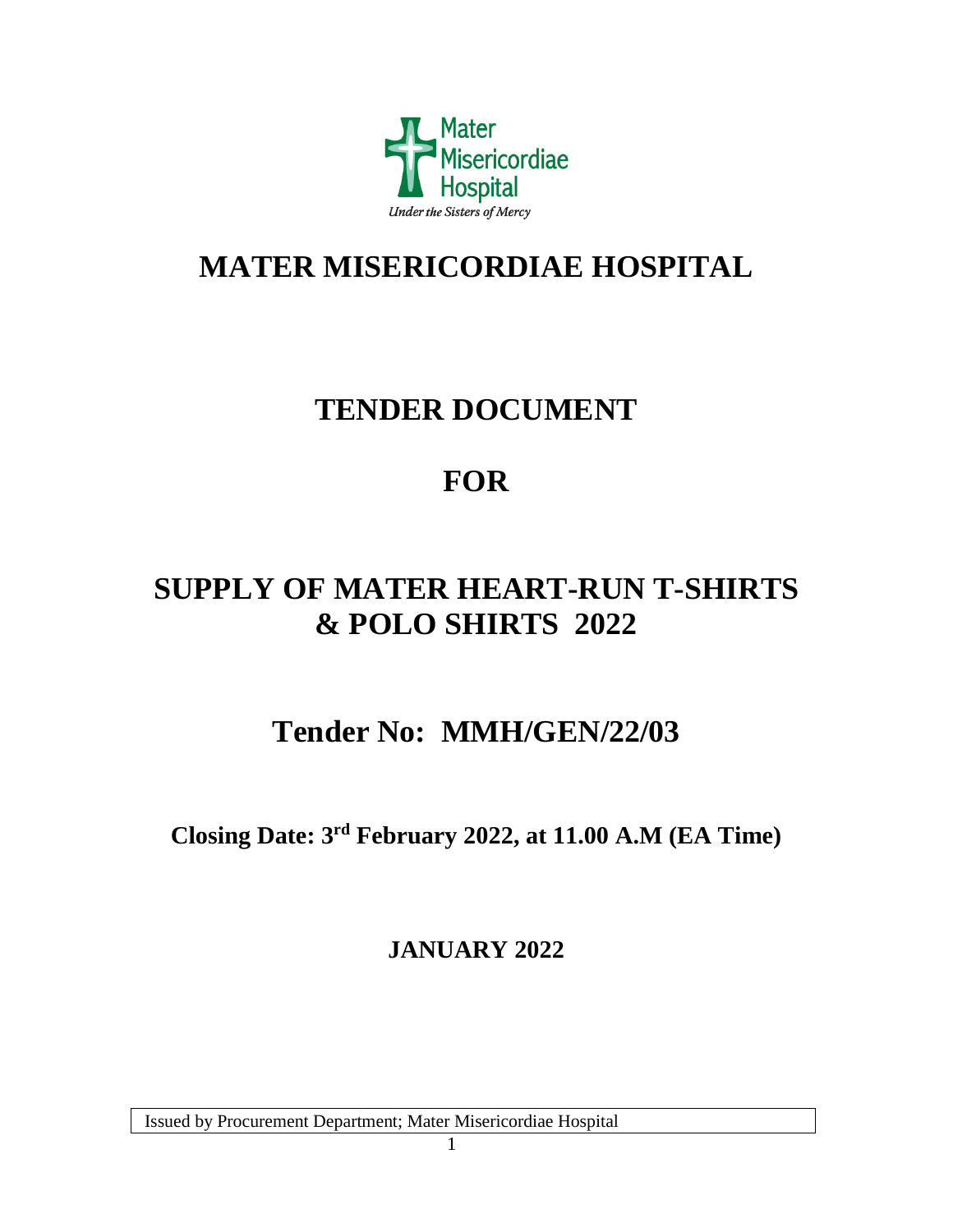# **TABLE OF CONTENTS**

<span id="page-1-0"></span>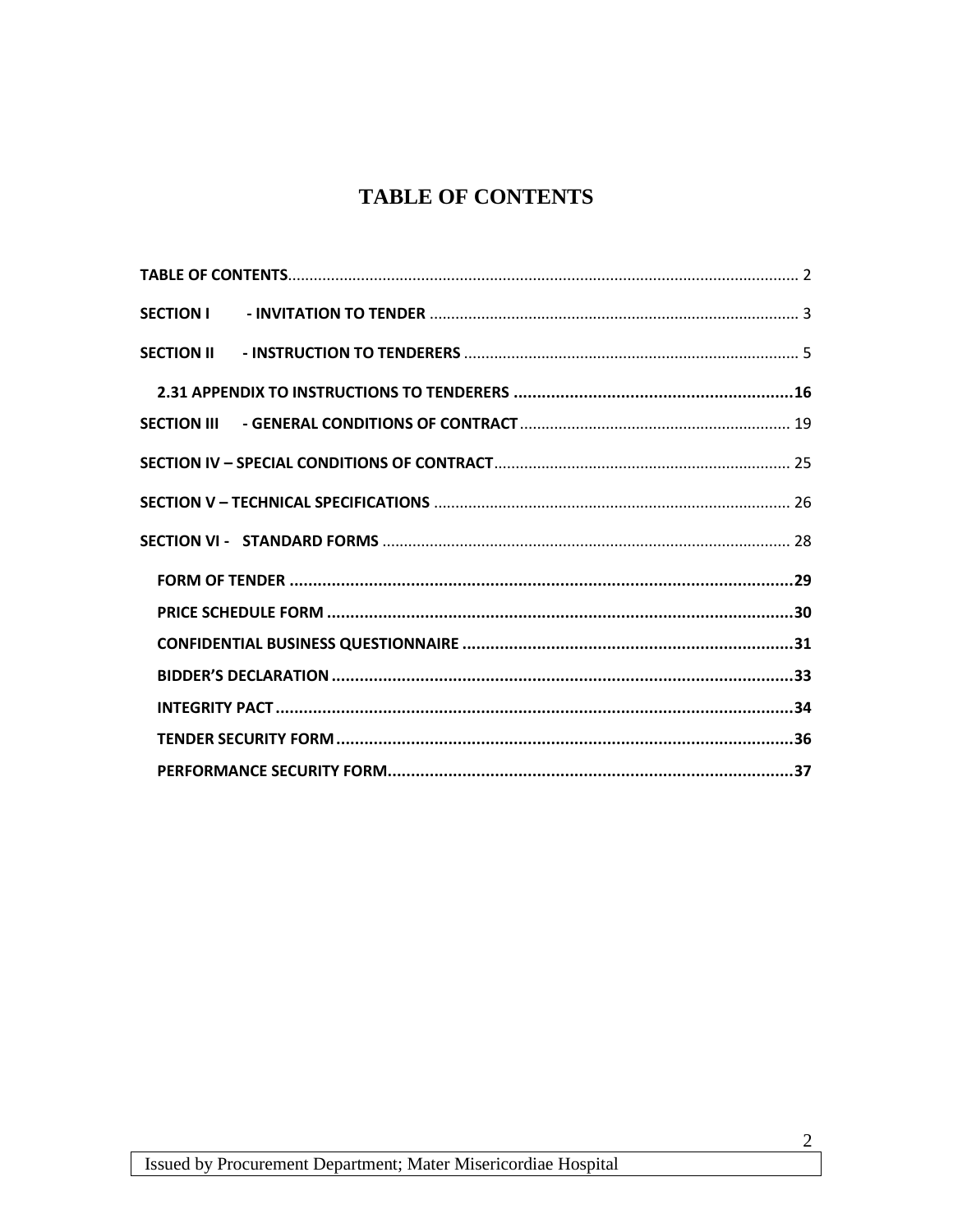## <span id="page-2-0"></span>**SECTION I - INVITATION TO TENDER**

### **TENDER INVITATION DATE**: **FRIDAY 21ST JANUARY, 2022**

**TENDER REF**. **NO. MMH/GEN/22/03**

### **TENDER NAME: SUPPLY OF MATER HEART-RUN T-SHIRTS & POLO SHIRTS 2022**

- 1.1 The Mater Misericordiae Hospital invites bids from eligible firms for Supply of **Mater Heart-Run T-Shirts & Polo Shirts 2022.**
- 1.2 Interested candidates can obtain further information from and download the tender document from the Hospital's website [www.materkenya.com/tender.](http://www.materkenya.com/tender) Tenderers who download the tender document must forward their particulars immediately to **[tenders@materkenya.com](mailto:tenders@materkenya.comt)** to facilitate any further clarification or addendum.
- 1.3 Tenderers must make a non-refundable fee of **Kshs 3,000.00** via M-pesa **(Paybill 526000; Ac. No. "Your Company Name, MHR22/03").** The M-pesa payment message shall be printed and attached to the tender response document.
- 1.4 The tenderer shall furnish, as part of its tender, a tender security of **Kshs. 100,000.00** from a reputable bank.
- 1.5 Prices quoted should be inclusive of all taxes, and delivery costs, must be in Kenya Shillings and shall remain valid for 120 days from the closing date of the tender.
- 1.6 In addition, invited tenderers must take note of all mandatory requirements as highlighted in the Appendix to Instructions to Tenderers; Mandatory Requirements, Technical Requirements, Price Schedules and any pertinent requirements.
- 1.7 Completed tender documents are to be enclosed in plain sealed envelopes, clearly labeled the Tender Number and Name with the instructions "**Do not open before Thur. 3rd February, 2022 at 11.00AM"** will be addressed to

### **THE CHIEF EXECUTIVE OFFICER THE MATER HOSPITAL P. O. BOX 30325 - 00100, NAIROBI.**

1.8 Dropped at the Tender Box located at the reception of the Administration Block, 3rd Floor.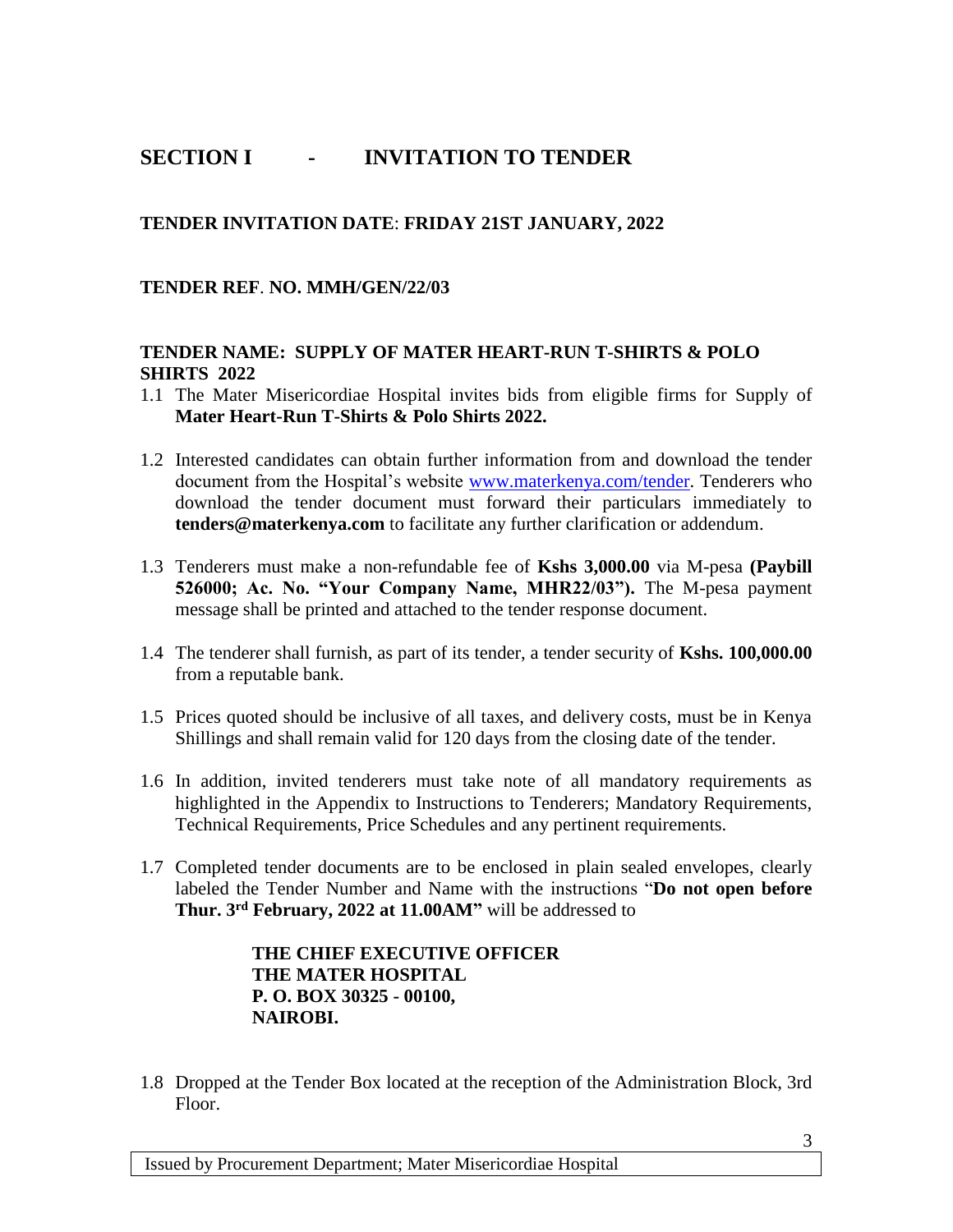- 1.9 Tenders will be opened immediately thereafter in the presence of the candidates representatives who choose to attend at the McCauley School of Nursing Conference Hall.
- 1.10The Mater Hospital is a Corruption free environment. Any Pressure, influence attempt should reported to the Chief Executive Officer

### **THE CHIEF EXECUTIVE OFFICER**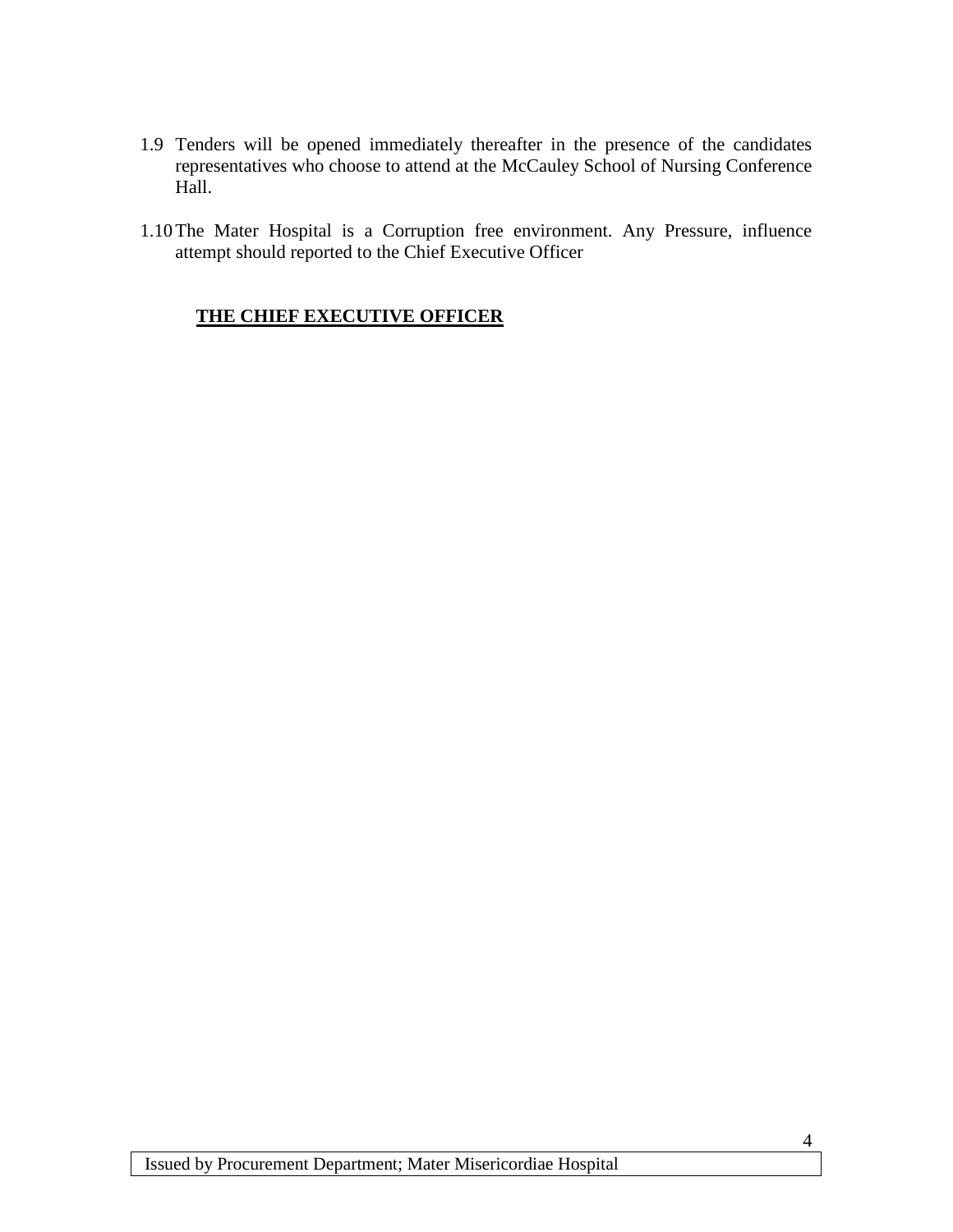# <span id="page-4-0"></span>**SECTION II - INSTRUCTION TO TENDERERS**

### **TABLE OF CLAUSES**

|      |                                                       | Page |
|------|-------------------------------------------------------|------|
| 2.1  | 6                                                     |      |
| 2.2  |                                                       |      |
| 2.3  |                                                       |      |
| 2.4  |                                                       |      |
| 2.5  |                                                       |      |
| 2.6  |                                                       | 8    |
| 2.7  |                                                       |      |
| 2.8  | 8                                                     |      |
| 2.9  |                                                       |      |
| 2.10 |                                                       |      |
| 2.11 |                                                       |      |
| 2.12 |                                                       |      |
| 2.13 |                                                       | 10   |
| 2.14 |                                                       | 11   |
| 2.15 |                                                       | 11   |
| 2.16 |                                                       | 12   |
| 2.17 |                                                       | 12   |
| 2.18 |                                                       | 13   |
| 2.19 |                                                       | 13   |
| 2.20 |                                                       |      |
| 2.21 |                                                       | 14   |
| 2.22 |                                                       | 14   |
| 2.23 |                                                       |      |
| 2.24 | 16                                                    |      |
| 2.25 | 16                                                    |      |
| 2.26 | The Mater Hospital's Right to Vary Quantities         | 16   |
| 2.27 | The Mater Hospital's Right to Accept or Reject any or |      |
|      |                                                       | 16   |
| 2.28 |                                                       |      |
| 2.29 |                                                       |      |
| 2.30 |                                                       | 17   |
| 2.31 |                                                       | 18   |

5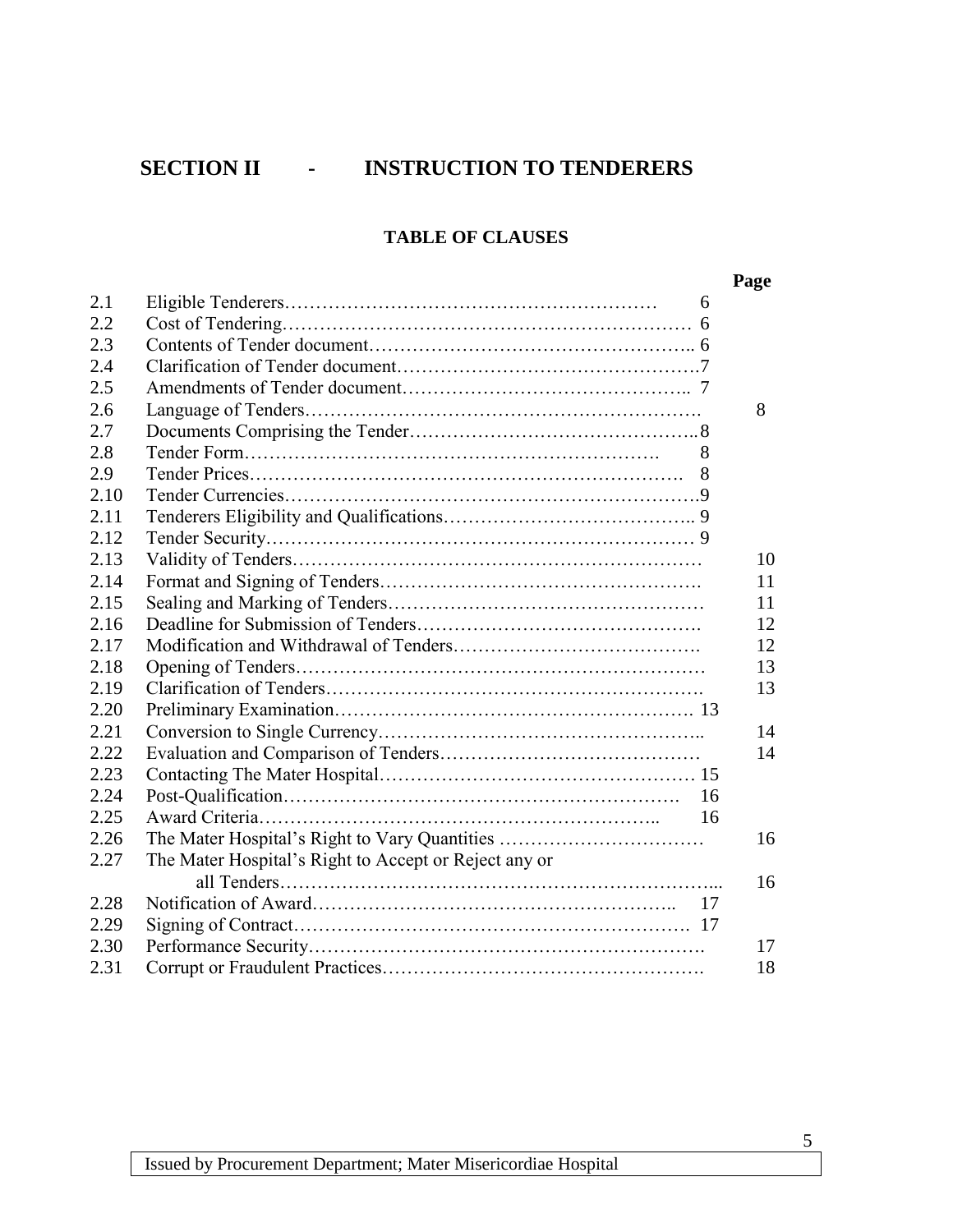### **SECTION II - INSTRUCTIONS TO TENDERERS**

### **2.1. Eligible Tenderers**

- 2.1.1 This Invitation for Tenders is open to all tenderers eligible as described in the Appendix to Instructions to Tenderers. Successful tenderers shall provide the goods for the stipulated duration from the date of commencement (hereinafter referred to as the term) specified in the tender documents.
- 2.1.2 The Mater Hospital's employees, committee members, board members and their relatives (spouse and children) are not eligible to participate in the tender.
- 2.1.3 Tenderers shall provide the qualification information statement that the tenderer (including all members of a joint venture and subcontractors) is not associated, or have been associated in the past, directly or indirectly, with a firm or any of its affiliates which have been engaged by The Mater Hospital to provide consulting goods for the preparation of the design, specifications, and other documents to be used for the procurement of the goods under this Invitation for tenders.
- 2.1.4 Tenderers involved in the corrupt or fraudulent practices or debarred from participating in public procurement shall not be eligible.

### **2.2** C**ost of Tendering**

- 2.2.1 The Tenderer shall bear all costs associated with the preparation and submission of its tender, and The Mater Hospital, will in no case be responsible or liable for those costs. Regardless of the conduct or outcome of the tendering process
- 2.2.2 The price to be charged for the tender document shall not exceed Kshs.3,000/ $=$

### **2.3 Contents of Tender Document**

- 2.3.1 The tender documents comprise the documents listed below and addenda issued in accordance with clause 2.5 of theses instructions to tenderers.
	- (i) Instructions to Tenderers
	- (ii) General Conditions of Contract
	- (iii) Special Conditions of Contract
	- (iv) Technical Specifications
	- (v) Details of Goods
	- (vi) Form of Tender
	- (vii) Price Schedules
	- (viii) Contract Form
	- (ix) Confidential Business Questionnaire Form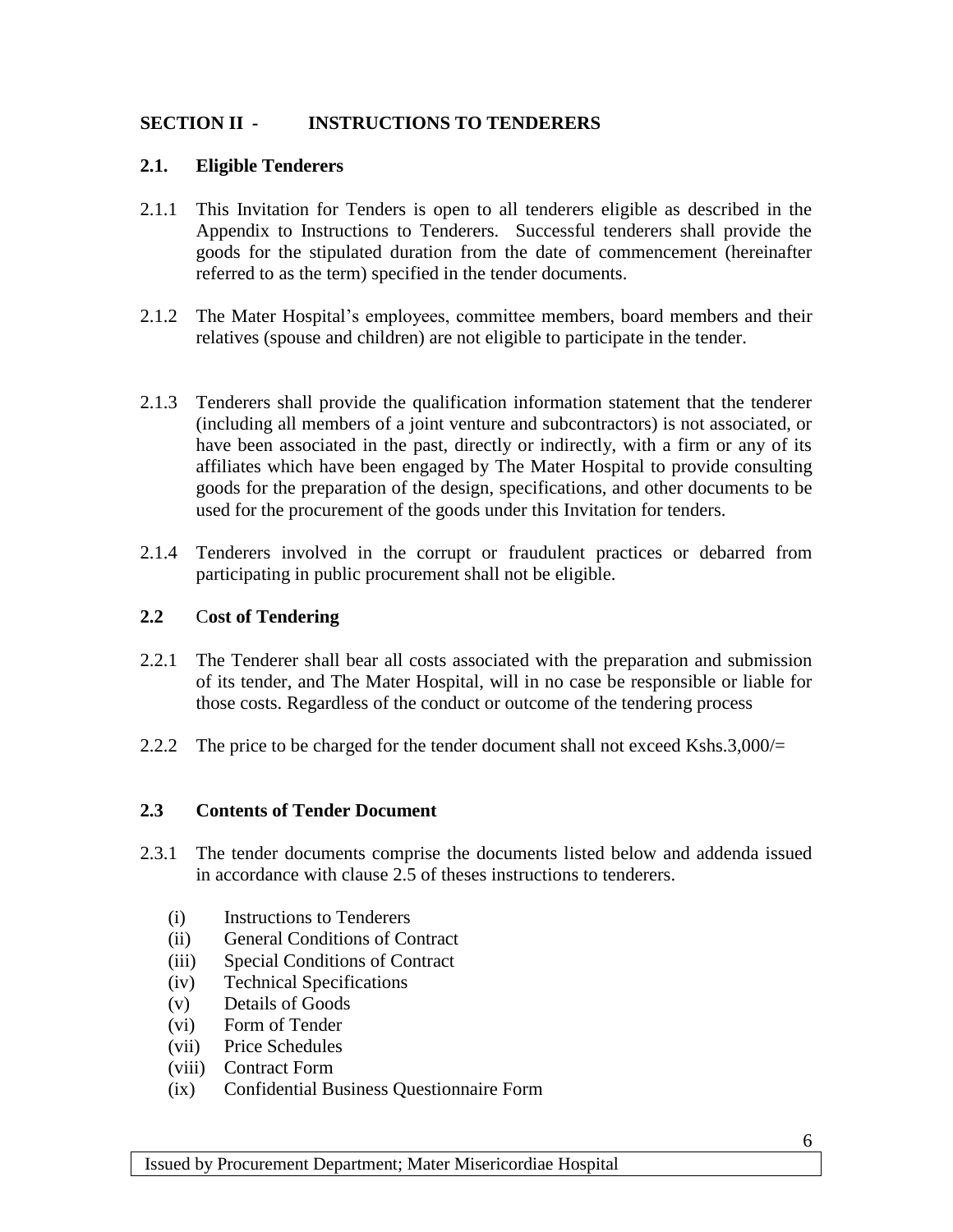- (x) Tender security Form
- (xi) Performance security Form
- (xii) Manufacturer Authorization Form
- (xiii) Declaration Form
- 2.3.2 The Tenderer is expected to examine all instructions, forms, terms and specification in the tender documents. Failure to furnish all information required by the tender documents or to submit a tender not substantially responsive to the tender documents in every respect will be at the tenderers risk and may result in the rejection of its tender.

### **2.4 Clarification of Tender Documents**

- 2.4.1 A Candidate making inquiries of the tender documents may notify The Mater Hospital by email at The Mater Hospital's address indicated in the Invitation for tenders. The Mater Hospital will respond in writing to any request for clarification of the tender documents, which it receives not later than three (3) days prior to the deadline for the submission of the tenders, prescribed by The Mater Hospital. Written copies of the Procuring entities response (including an explanation of the query but without identifying the source of inquiry) will be sent to all candidates who have received the tender documents.
- 2.4.2 The Mater Hospital shall reply to any clarifications sought by the tenderer within reasonable time of receiving the request to enable the tenderer to make timely submission of its tender.
- 2.4.3 Preference where allowed in the evaluation of tenders shall not exceed 15%

### **2.5 Amendment of Tender Documents**

- 2.5.1 At any time prior to the deadline for submission of tenders, Mater Misericordiae Hospital, for any reason, whether at its own initiative or in response to a clarification requested by a prospective tenderer, may modify the tender documents by issuing and addendum.
- 2.5.2 All prospective tenderers who have obtained the tender documents will be notified of the amendment by email and such amendment will be binding on them.
- 2.5.3 In order to allow prospective tenderers reasonable time in which to take the amendment into account in preparing their tenders, Mater Misericordiae Hospital, at its discretion, may extend the deadline for the submission of tenders.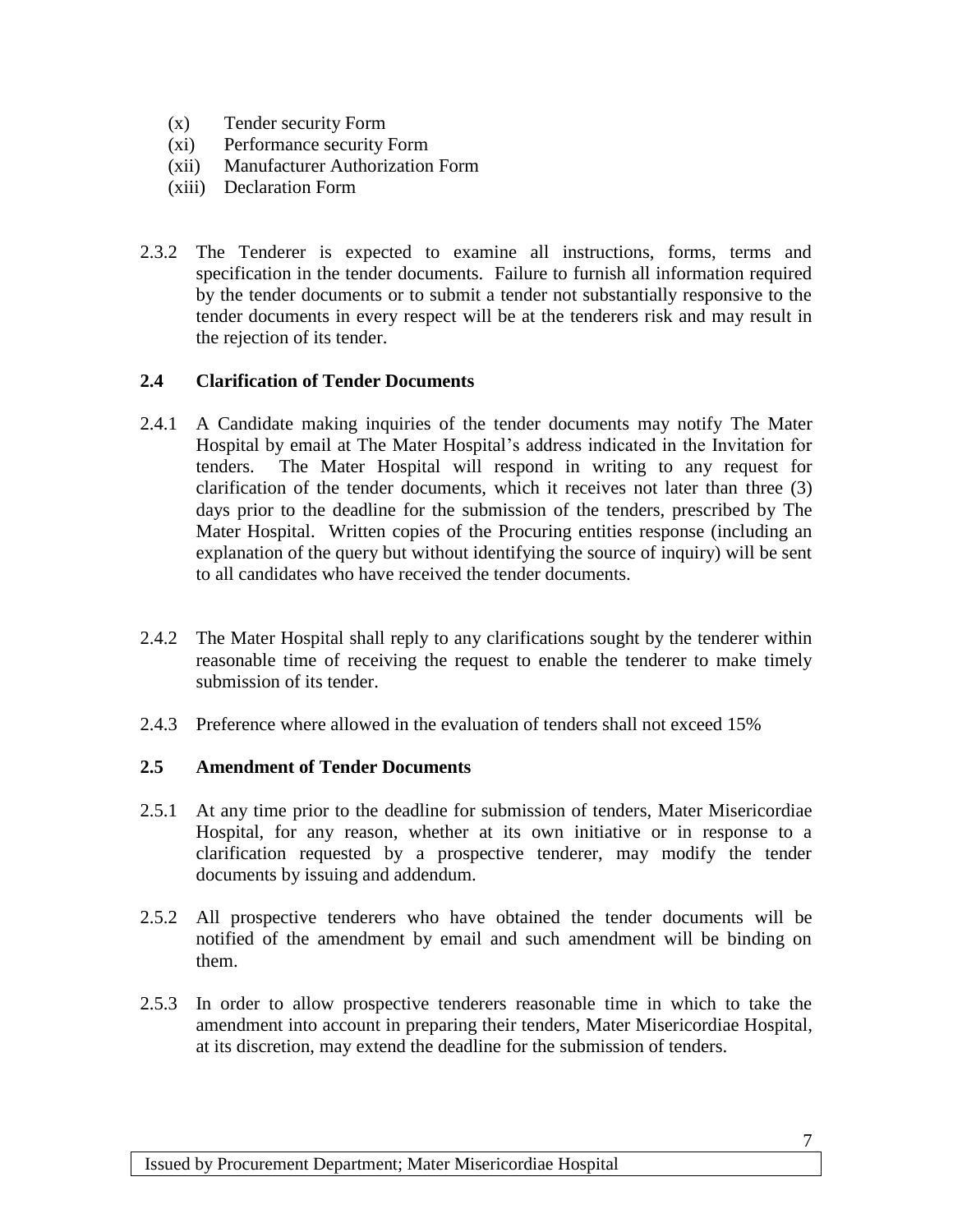### **2.6 Language of Tenders**

2.6.1 The tender prepared by the tenderer, as well as all correspondence and documents relating to the tender exchanged by the tenderer and The Mater Hospital, shall be written in English language. Any printed literature furnished by the tenderer may be written in another language provided they are accompanied by an accurate English translation of the relevant passages in which case, for purposes of interpretation of the tender, the English translation shall govern.

### **2.7. Documents Comprising the Tender**

- 2.7.1 The tender prepared by the tenderer shall comprise the following components:
	- (a) A Tender Form and a Price Schedule completed in accordance with paragraph 2.8, 2.9 and 2.10 below
	- (b) Documentary evidence established in accordance with paragraph 2.1.2 that the tenderer is eligible to tender and is qualified to perform the contract if its tender is accepted;
	- (c) Tender security furnished in accordance with paragraph 2.12 (if applicable)
	- (d) Declaration Form.

### **2.8. Form of Tender**

2.8.1 The tenderer shall complete the Tender Form and the Price Schedule furnished in the tender documents, indicating the goods to be provided.

### 2.9. **Tender Prices**

- 2.9.1 The tenderer shall indicate on the form of tender and the appropriate Price Schedule the unit prices and total tender price of the goods it proposes to provide under the contract.
- 2.9.2 Prices indicated on the Price Schedule shall be the cost of the goods quoted including all customs duties and VAT and other taxes payable.
- 2.9.3 Prices quoted by the tenderer shall remain fixed during the Term of the contract unless otherwise agreed by the parties. A tender submitted with an adjustable price quotation will be treated as non-responsive and will be rejected, pursuant to paragraph 2.20.5

### **2.10. Tender Currencies**

2.10.1 Prices shall be quoted in Kenya Shillings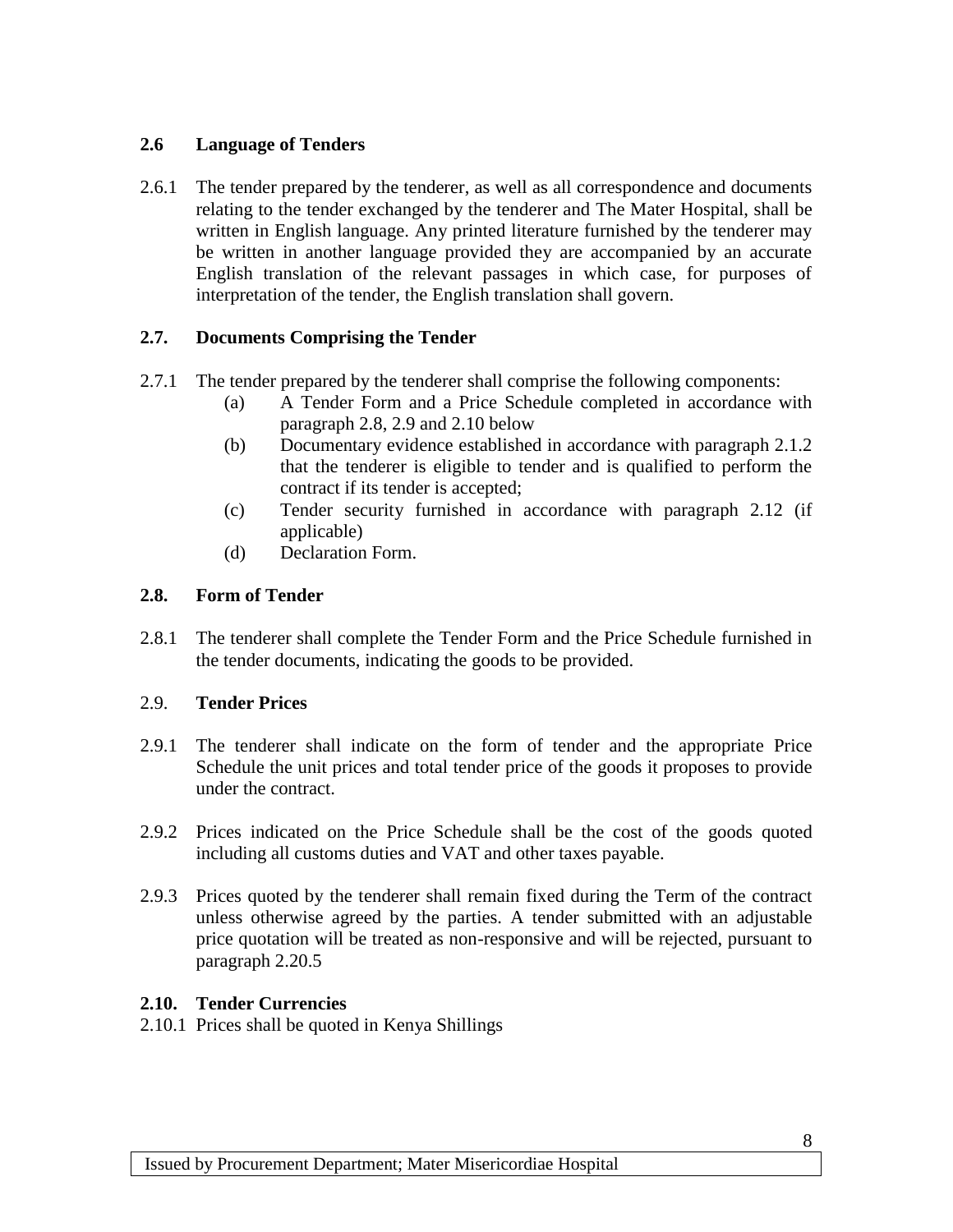### **2.11. Tenderers Eligibility and Qualifications**

- 2.11.1 Pursuant to paragraph 2.1 the tenderer shall furnish, as part of its tender, documents establishing the tenderers eligibility to tender and its qualifications to perform the contract if it's tender is accepted.
- 2.11.2 The documentary evidence of the tenderer's qualifications to perform the contract if its tender is accepted shall establish to The Mater Hospital's satisfaction that the tenderer has the financial and technical capability necessary to perform the contract.

### **2.12. Tender Security**

- 2.12.1 The tenderer shall furnish, as part of its tender, a tender security for the amount and form specified in the Appendix to Instructions to Tenderers.
- 2.12.2 The tender security shall not exceed 2 per cent of the tender price.
- 2.12.3 The tender security is required to protect The Mater Hospital against the risk of Tenderer's conduct which would warrant the security's forfeiture, pursuant to paragraph 2.12.7
- 2.12.4 The tender security shall be denominated in Kenya Shillings or in another freely convertible currency, and shall be in the form
	- a) Cash.
	- b) A bank guarantee.
	- c) Such insurance guarantee approved by the Authority.
	- d) Letter of credit.
- 2.12.5 Any tender not secured in accordance with paragraph 2.12.1. and 2.12.3 shall be rejected by The Mater Hospitals non-responsive, pursuant to paragraph 2.20.5
- 2.12.6 Unsuccessful Tenderer's tender security will be discharged or returned as promptly as possible but not later than thirty (30) days after the expiry of the period of tender validity
- 2.12.7 The successful Tenderer's tender security will be discharged upon the tenderer signing the contract, pursuant to paragraph 2.29, and furnishing the performance security, pursuant to paragraph 2.30
- 2.12.8 The tender security may be forfeited:
	- (a) if a tenderer withdraws its tender during the period of tender validity.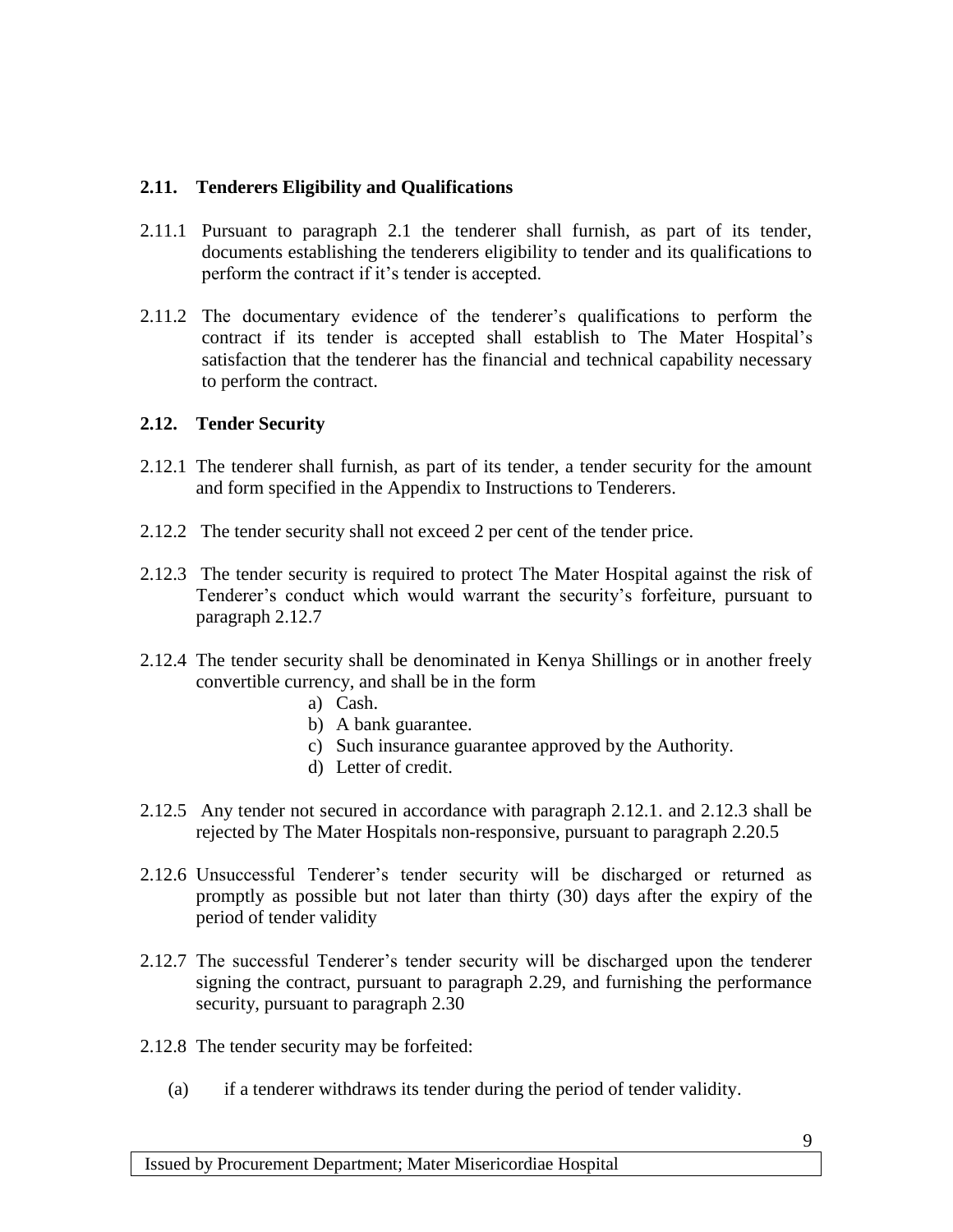- (b) in the case of a successful tenderer, if the tenderer fails:
	- (i) to sign the contract in accordance with paragraph 2.29 or
	- (ii) to furnish performance security in accordance with paragraph 2.30.
- (c) If the tenderer reject correction of an arithmetic error in the tender.

### **2.13. Validity of Tenders**

- 2.13.1 Tenders shall remain valid for 120 days after date of tender opening pursuant to paragraph 2.18. A tender valid for a shorter period shall be rejected by The Mater Hospitals non-responsive.
- 2.13.2 In exceptional circumstances, The Mater Hospital may solicit the Tenderer's consent to an extension of the period of validity. The request and the responses thereto shall be made in writing. The tender security provided under paragraph 2.12 shall also be suitably extended. A tenderer granting the request will not be required nor permitted to modify its tender.

### **2.14. Format and Signing of Tenders**

2.14.2 The tender shall have no interlineations, erasures, or overwriting except as necessary to correct errors made by the tenderer, in which case such corrections shall be initialed by the person or persons signing the tender.

### **2.15 Deadline for Submission of Tenders**

- 2.15.1 Tenders must be received by The Mater Misericordiae Hospital not later than **Thur. 3rd February, 2022 at 11.00AM**
- 2.15.2 Mater Misericordiae Hospital may, at its discretion, extend this deadline for the submission of tenders by amending the tender documents in accordance with paragraph 2.5.3 in which case all rights and obligations of Mater Misericordiae Hospital and candidates previously subject to the deadline will thereafter be subject to the deadline as extended.

### **2.16 Modification and Withdrawal of Tenders**

- 2.16.1 The tenderer may modify or withdraw its tender after the tender's submission, provided that written notice of the modification is communicated via **[tenders@materkenya.com](mailto:tenders@materkenya.comt)** 3 days prior to deadline prescribed for submission of tenders.
- 2.16.2 No tender may be modified after the deadline for submission of tenders.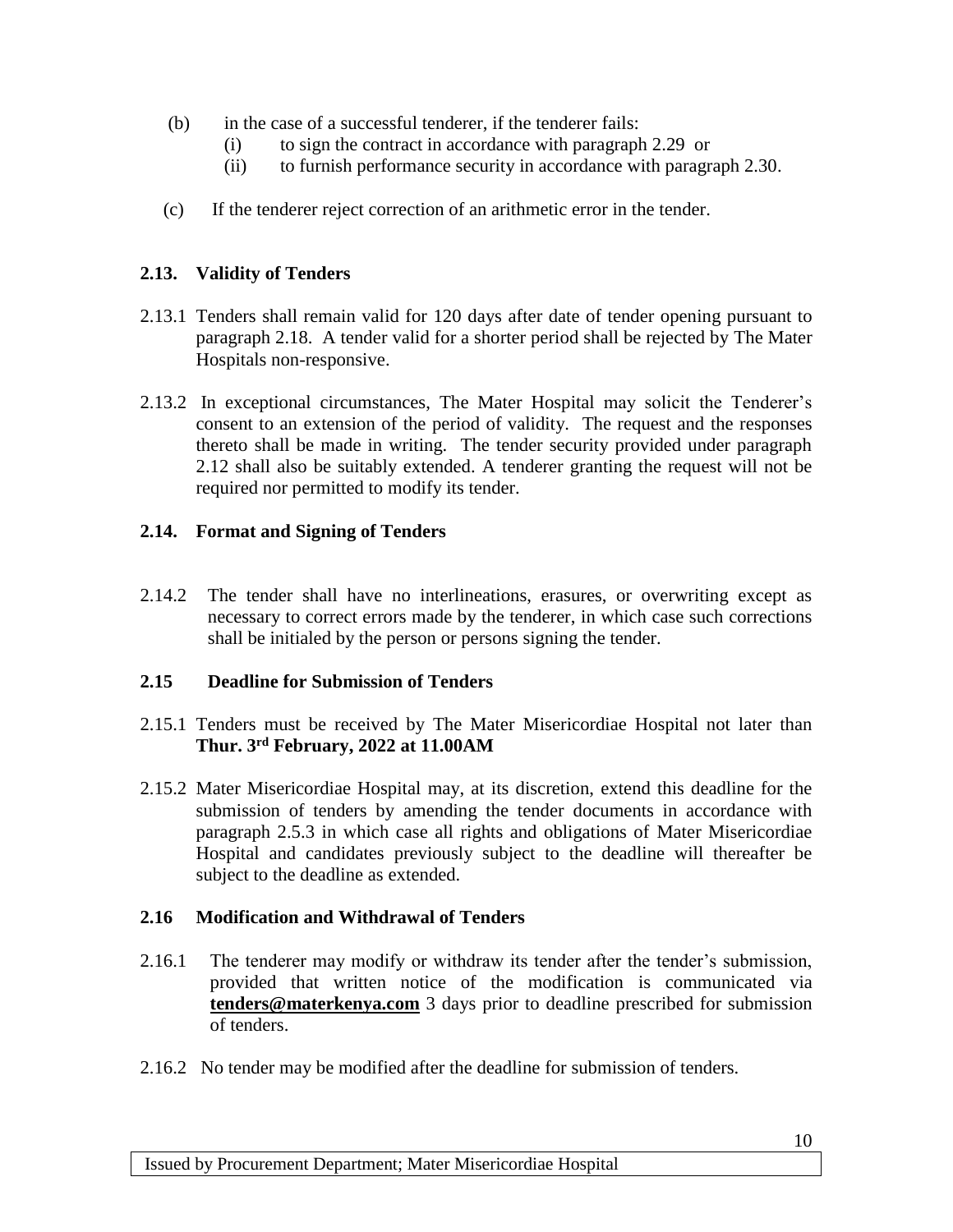2.16.3 No tender may be withdrawn in the interval between the deadline for submission of tenders and the expiry of the period of tender validity. Withdrawal of a tender during this interval may result in the Tenderer's forfeiture of its tender security, pursuant to paragraph 2.12.7.

### **2.17. Opening of Tenders**

- 2.17.1 The tenderers' or their representatives are encouraged to witness the opening session, which shall be conducted on **Thur. 3rd February, 2022 at 11.00AM**
- 2.17.2 The tenderers' names, tender modifications or withdrawals, tender prices, discounts, and such other details as Mater Misericordiae Hospital, at its discretion, may consider appropriate, will be announced at the opening.
- 2.17.3 Mater Misericordiae Hospital will prepare minutes of the tender opening, which will be submitted to tenderers that signed the tender opening register and will have made the request.

### **2.19 Clarification of Tenders**

- 2.19.1 To assist in the examination, evaluation and comparison of tenders The Mater Hospital may, at its discretion, ask the tenderer for a clarification of its tender. The request for clarification and the response shall be in writing, and no change in the prices or substance of the tender shall be sought, offered, or permitted.
- 2.19.2 Any effort by the tenderer to influence The Mater Hospital in The Mater Hospital's tender evaluation, tender comparison or contract award decisions may result in the rejection of the tenderers' tender.

### **2.20 Preliminary Examination and Responsiveness**

- 2.20.1 The Mater Hospital will examine the tenders to determine whether they are complete, whether any computational errors have been made, whether required sureties have been furnished, whether the documents have been properly signed, and whether the tenders are generally in order.
- 2.20.2 Arithmetical errors will be rectified on the following basis. If there is a discrepancy between the unit price and the total price that is obtained by multiplying the unit price and quantity, the unit price shall prevail, and the total price shall be corrected. If the candidate does not accept the correction of the errors, its tender will be rejected, and its tender security forfeited. If there is a discrepancy between words and figures, the amount in words will prevail
- 2.20.3 The Mater Hospital may waive any minor informality or non-conformity or irregularity in a tender which does not constitute a material deviation provided such waiver does not prejudice or affect the relative ranking of any tenderer.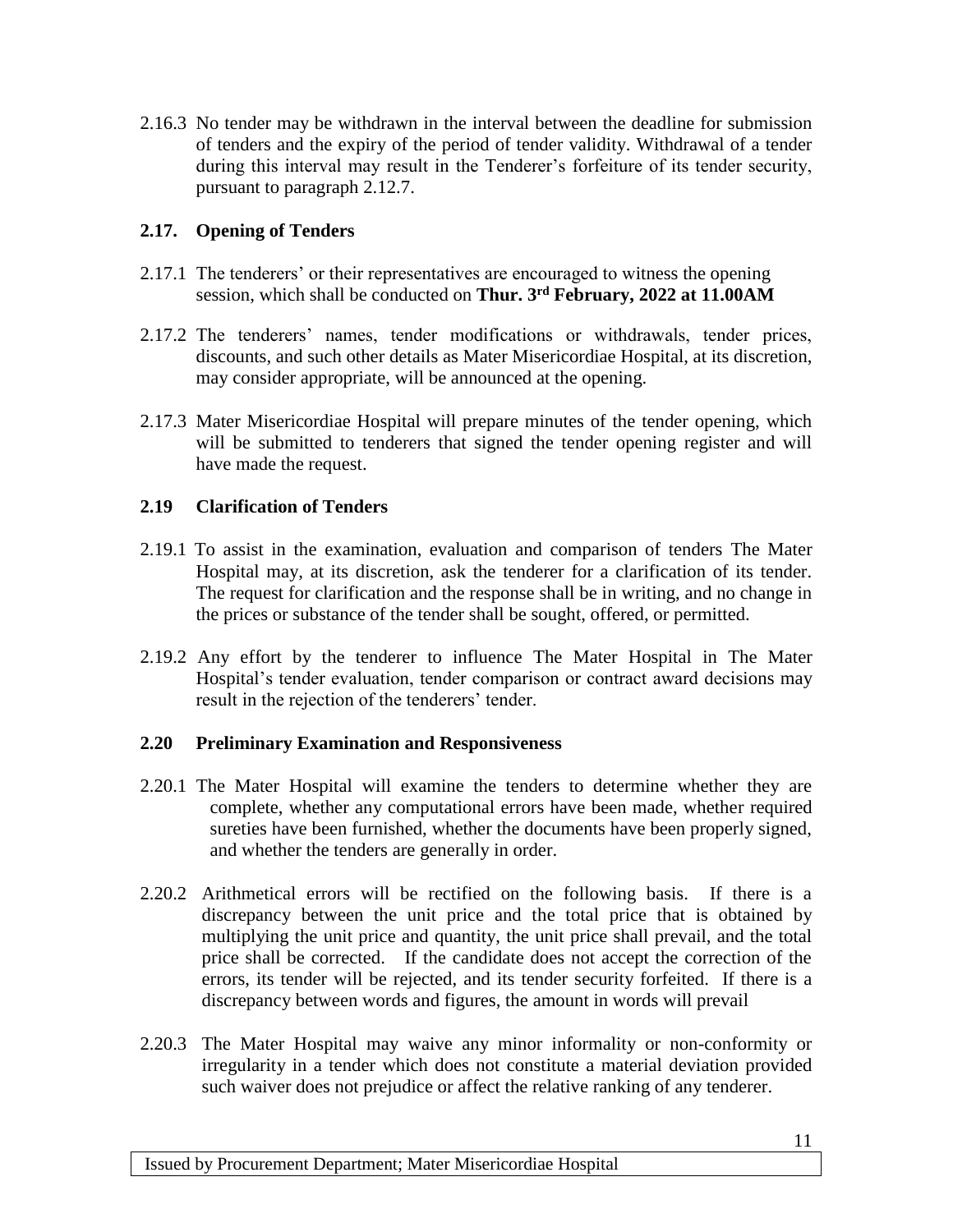- 2.20.4 Prior to the detailed evaluation, pursuant to paragraph 2.20, The Mater Hospital will determine the substantial responsiveness of each tender to the tender documents. For purposes of these paragraphs, a substantially responsive tender is one which conforms to all the terms and conditions of the tender documents without material deviations. The Mater Hospital's determination of a tender's responsiveness is to be based on the contents of the tender itself without recourse to extrinsic evidence.
- 2.20.5 If a tender is not substantially responsive, it will be rejected by The Mater Hospital and may not subsequently be made responsive by the tenderer by correction of the nonconformity.

### **2.21. Conversion to single currency**

2.21.1 Where other currencies are used, The Mater Hospital will convert those currencies to Kenya Shillings using the selling exchange rate on the date of tender closing provided by the Central Bank of Kenya.

### **2.22. Evaluation and Comparison of Tenders**

- 2.22.1 The Mater Hospital will evaluate and compare the tenders which have been determined to be substantially responsive, pursuant to paragraph 2.20
- 2.22.2 The Mater Hospital's evaluation of a tender will take into account, in addition to the tender price, the following factors, in the manner and to the extent indicated in paragraph 2.22.3.
	- (a) operational plan proposed in the tender;

(b) deviations in payment schedule from that specified in the Special Conditions of Contract

- 2.22.3 Pursuant to paragraph 2.22.2. the following evaluation methods will be applied.
	- (a) Operational Plan

The Mater Hospital requires that the goods under the Invitation for Tenders shall be performed at the time specified in the Technical Specifications. Tenders offering to perform longer than The Mater Hospital's required delivery time will be treated as non-responsive and rejected.

(b) Deviation in payment schedule

Tenderers shall state their tender price for the payment on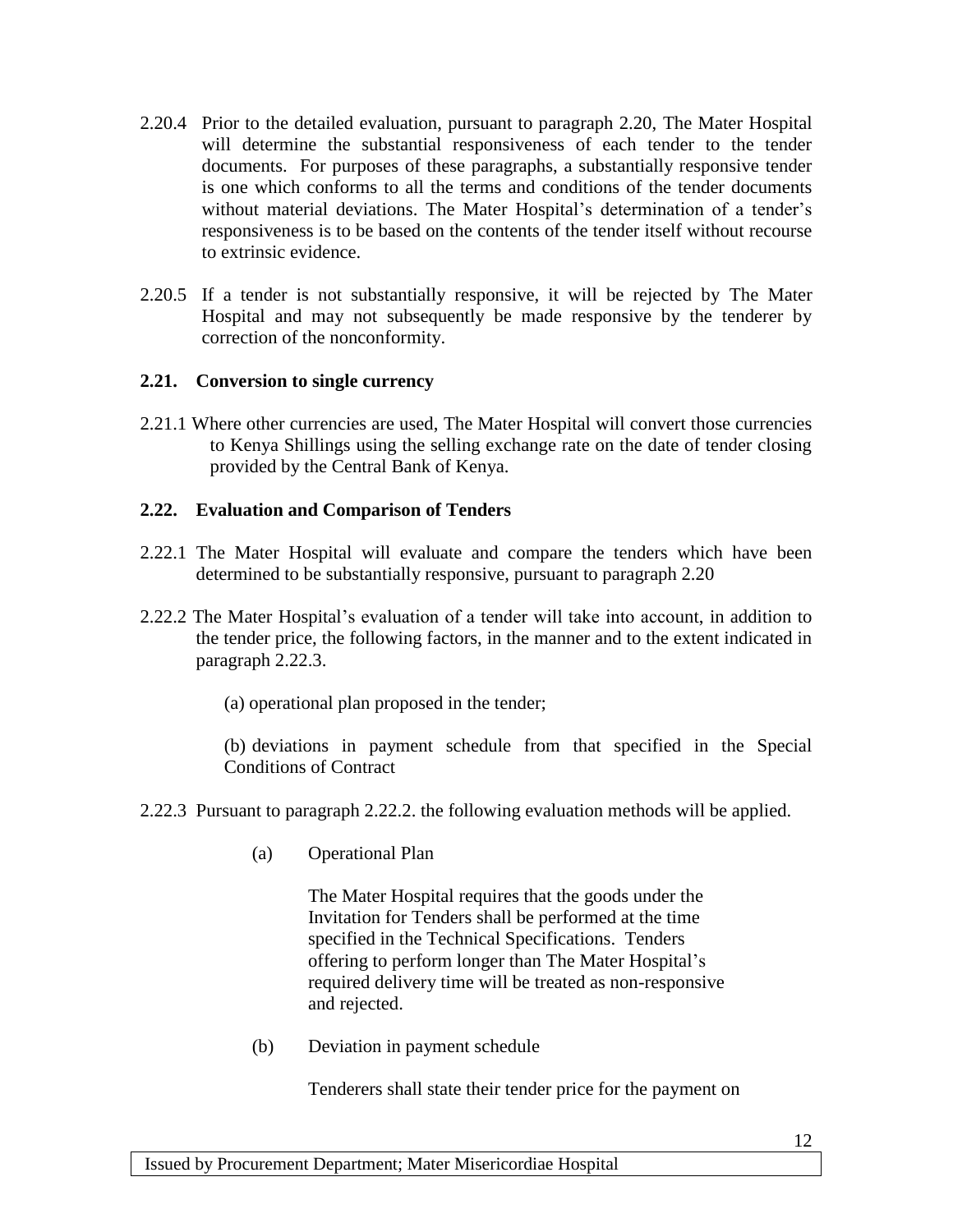schedule outlined in the special conditions of contract. Tenders will be evaluated on the basis of this base price. Tenderers are, however, permitted to state an alternative payment schedule and indicate the reduction in tender price they wish to offer for such alternative payment schedule. The Mater Hospital may consider the alternative payment schedule offered by the selected tenderer.

2.22.4 The tender evaluation committee shall evaluate the tender within 30 days from the date of opening the tender.

### **2.23. Contacting the Mater Hospital**

- 2.23.1 Subject to paragraph 2.19 no tenderer shall contact The Mater Hospital on any matter relating to its tender, from the time of the tender opening to the time the contract is awarded.
- 2.23.2 Any effort by a tenderer to influence The Mater Hospital in its decisions on tender evaluation, tender comparison, or contract award may result in the rejection of the Tenderers' tender.

### **2.24 Post-qualification**

- 2.24.1 The Mater Hospital will verify and determine to its satisfaction whether the tenderer that is selected as having submitted the lowest evaluated responsive tender is qualified to perform the contract satisfactorily.
- 2.24.2 The determination will take into account the tenderer financial and technical capabilities. It will be based upon an examination of the documentary evidence of the tenderer's qualifications submitted by the tenderer, pursuant to paragraph 2.11.2, as well as such other information as The Mater Hospital deems necessary and appropriate
- 2.24.3 An affirmative determination will be a prerequisite for award of the contract to the tenderer. A negative determination will result in rejection of the Tenderer's tender, in which event The Mater Hospital will proceed to the next lowest evaluated tender to make a similar determination of that Tenderer's capabilities to perform satisfactorily.

### **2.25 Award Criteria**

2.25.1 Subject to paragraph 2.29 The Mater Hospital will award the contract to the successful tenderer whose tender has been determined to be substantially responsive and has been determined to be the lowest evaluated tender, provided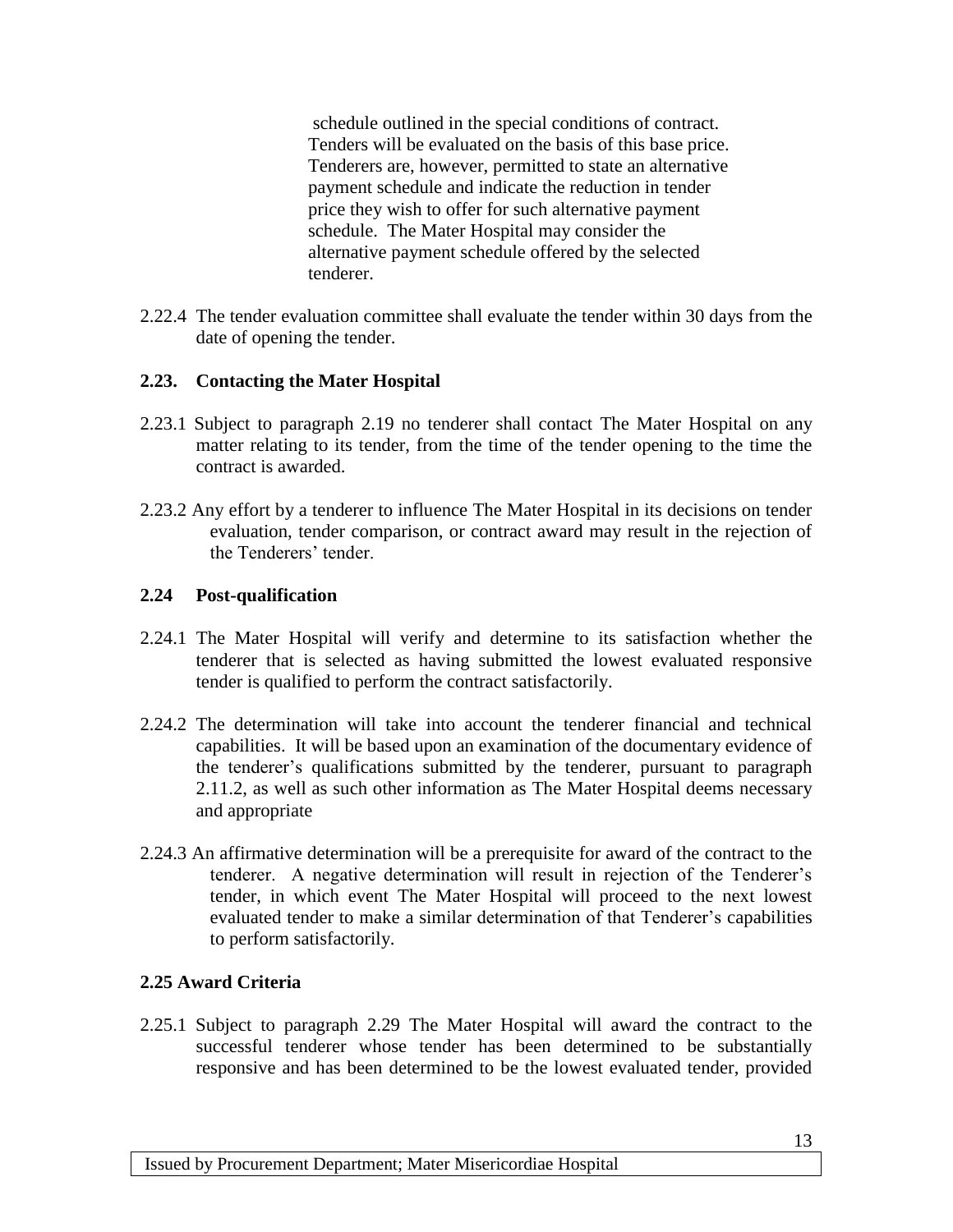further that the tenderer is determined to be qualified to perform the contract satisfactorily.

- 2.25.2 To qualify for contract awards, the tenderer shall have the following:-
	- (a) Necessary qualifications, capability experience, goods, equipment and facilities to provide what is being procured.
	- (b) Legal capacity to enter into a contract for procurement
	- (c) Shall not be insolvent, in receivership, bankrupt or in the process of being wound up and is not the subject of legal proceedings relating to the foregoing.
	- (d) Shall not be debarred from participating in public procurement.

### **2.26. The Mater Hospital's Right to accept or Reject any or all Tenders**

- 2.26.1 The Mater Hospital reserves the right to accept or reject any tender, and to annul the tendering process and reject all tenders at any time prior to contract award, without thereby incurring any liability to the affected tenderer or tenderers or any obligation to inform the affected tenderer or tenderers of the grounds for The Mater Hospital's action. If The Mater Hospital determines that non of the tenders is responsive, The Mater Hospital shall notify each tenderer who submitted a tender.
- 2.26.2 The Mater Hospital shall give prompt notice of the termination to the tenderers and on request give its reasons for termination within 14 days of receiving the request from any tenderer.
- 2.26.3 A tenderer who gives false information in the tender document about qualification or who refuses to enter into a contract after notification of contract award shall be considered for debarment from participating in future The Mater Hospital's procurement.

### **2.27 Notification of Award**

- 2.27.1 Prior to the expiry of the period of tender validity, The Mater Hospital will notify the successful tenderer in writing that its tender has been accepted.
- 2.27.2 The notification of award will signify the formation of the contract subject to the signing of the contract between the tenderer and The Mater Hospital pursuant to clause 2.9. Simultaneously the other tenderers shall be notified that their tenders were not successful.
- 2.27.3 Upon the successful Tenderer's furnishing of the performance security pursuant to paragraph 2.29 The Mater Hospital will promptly notify each unsuccessful Tenderer and will discharge its tender security, pursuant to paragraph 2.12

### **2.28 Signing of Contract**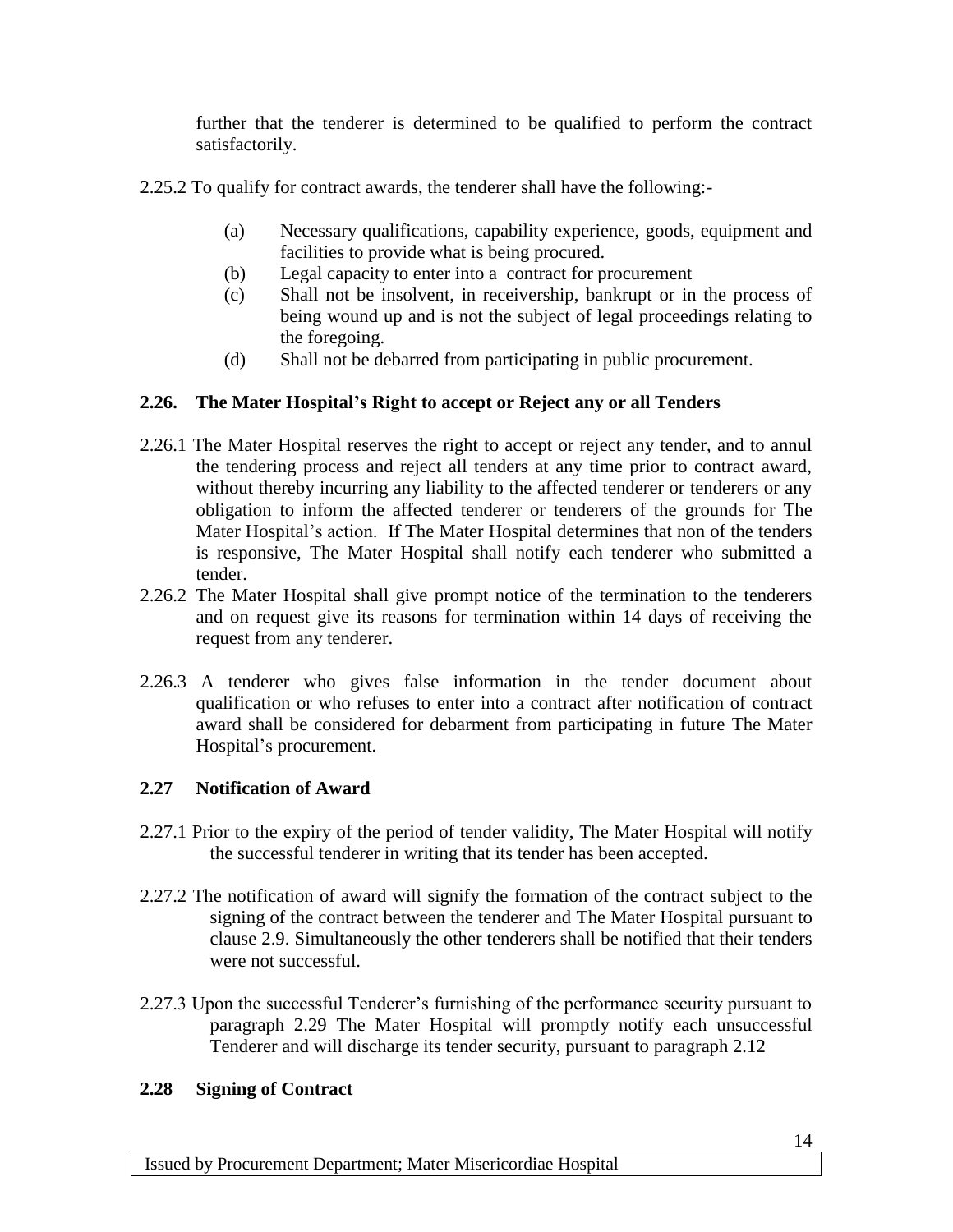- 2.28.1 At the same time as The Mater Hospital notifies the successful tenderer that its tender has been accepted, The Mater Hospital will simultaneously inform the other tenderers that their tenders have not been successful.
- 2.28.2 Within fourteen (14) days of receipt of the Contract Form, the successful tenderer shall sign and date the contract and return it to The Mater Hospital.
- 2.28.3 The contract will be definitive upon its signature by the two parties.
- 2.28.4 The parties to the contract shall have it signed within 30 days from the date of notification of contract award unless there is an administrative review request.

### **2.29 Performance Security**

- 2.29.1 The successful tenderer shall furnish the performance security in accordance with the Conditions of Contract, in a form acceptable to The Mater Hospital.
- 2.29.2 Failure by the successful tenderer to comply with the requirement of paragraph 2.29 or paragraph 2.30.1 shall constitute sufficient grounds for the annulment of the award and forfeiture of the tender security, in which event The Mater Hospital may make the award to the next lowest evaluated tender or call for new tenders.

### **2.30 Corrupt or Fraudulent Practices**

- 2.30.1 The Mater Hospital requires that tenderers observe the highest standard of ethics during the procurement process and execution of contracts. A tenderer shall sign a declaration that he has not and will not be involved in corrupt or fraudulent practices.
- 2.30.2 The Mater Hospital will reject a proposal for award if it determines that the tenderer recommended for award has engaged in corrupt or fraudulent practices in competing for the contract in question
- 2.30.3 Further a tenderer who is found to have indulged in corrupt or fraudulent practices risks being debarred from participating in The Mater Hospital Procurement.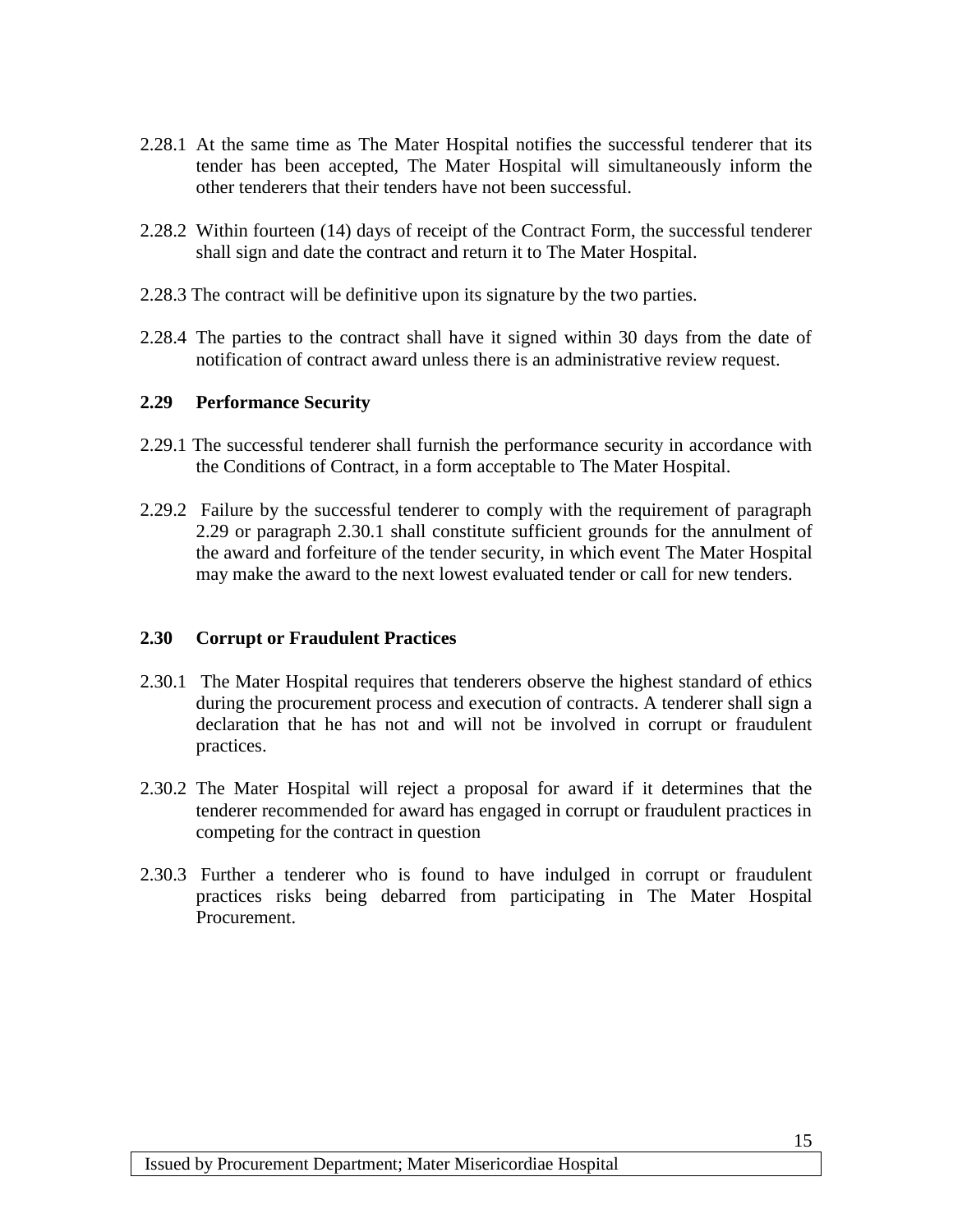# **2.31 APPENDIX TO INSTRUCTIONS TO TENDERERS**

<span id="page-15-0"></span>The following information for the Supply of Mater Heart-Run T-Shirts & Polo Shirts 2022 shall complement, supplement, or amend, the provisions on the instructions to tenderers.

Wherever there is a conflict between the provisions of the instructions to tenderers and the provisions of the appendix, the provisions of the appendix herein shall prevail over those of the instructions to tenderers.

| <b>INSTRUCTION</b><br><b>TO TENDER</b><br><b>REFERENCE</b> | PARTICULARS OF APPENDIX TO INSTRUCTIONS TO<br><b>TENDERERS</b>                                                                                                                                                                                                                                                                                                                                                                                                                                                                                                     |
|------------------------------------------------------------|--------------------------------------------------------------------------------------------------------------------------------------------------------------------------------------------------------------------------------------------------------------------------------------------------------------------------------------------------------------------------------------------------------------------------------------------------------------------------------------------------------------------------------------------------------------------|
| 2.4                                                        | Candidate making inquiries of the tender documents may notify the<br>$\blacksquare$<br>Mater Hospital by email at email address indicated in the Invitation for<br>tenders.<br>The hospital will respond in writing to any request for clarification of<br>$\blacksquare$<br>the tender documents, which it receives not later than three days prior to<br>the deadline for the submission of the tenders.<br>The Mater Hospital shall reply to any clarifications sought by the<br>٠<br>tenderer by sending feedback to all the tenderers within reasonable time. |
| 2.1                                                        | Method of tendering is Open Tender.                                                                                                                                                                                                                                                                                                                                                                                                                                                                                                                                |
| 2.15                                                       | Tenderers should submit an Original and Copy of the tender in two separate<br>envelops labelled "Original" and "Copy" and they shall be enclosed in a<br>main envelope that will be clearly labeled the "Tender Number and Name",<br>with the instructions "Do not open before 3rd February 2022 at<br>11.00am". It will be addressed to:<br>THE CHIEF EXECUTIVE OFFICER<br>THE MATER HOSPITAL<br>P.O. BOX 30325 - 00100,<br><b>NAIROBI.</b><br>Failure to Meet this requirement will Lead to Automatic Disqualification.                                          |
| $2.20 - 22$                                                | I. PRELIMINARY EVALUATION<br>The tenderer must be eligible as required below and hence submit the<br>following <b>Mandatory</b> documents;<br><b>CONDITIONS TO BE MET BY TENDERERS</b><br>CR 12 document that is not older than six months.                                                                                                                                                                                                                                                                                                                        |
|                                                            | M-pesa payment message of Kshs.3,000.00                                                                                                                                                                                                                                                                                                                                                                                                                                                                                                                            |
|                                                            | A copy of valid Tax Compliance Certificate.<br>٠                                                                                                                                                                                                                                                                                                                                                                                                                                                                                                                   |
|                                                            | A copy of Certificate of Registration/Incorporation.<br>٠                                                                                                                                                                                                                                                                                                                                                                                                                                                                                                          |

(I) Provisions of Appendix to instructions to Tenderers

16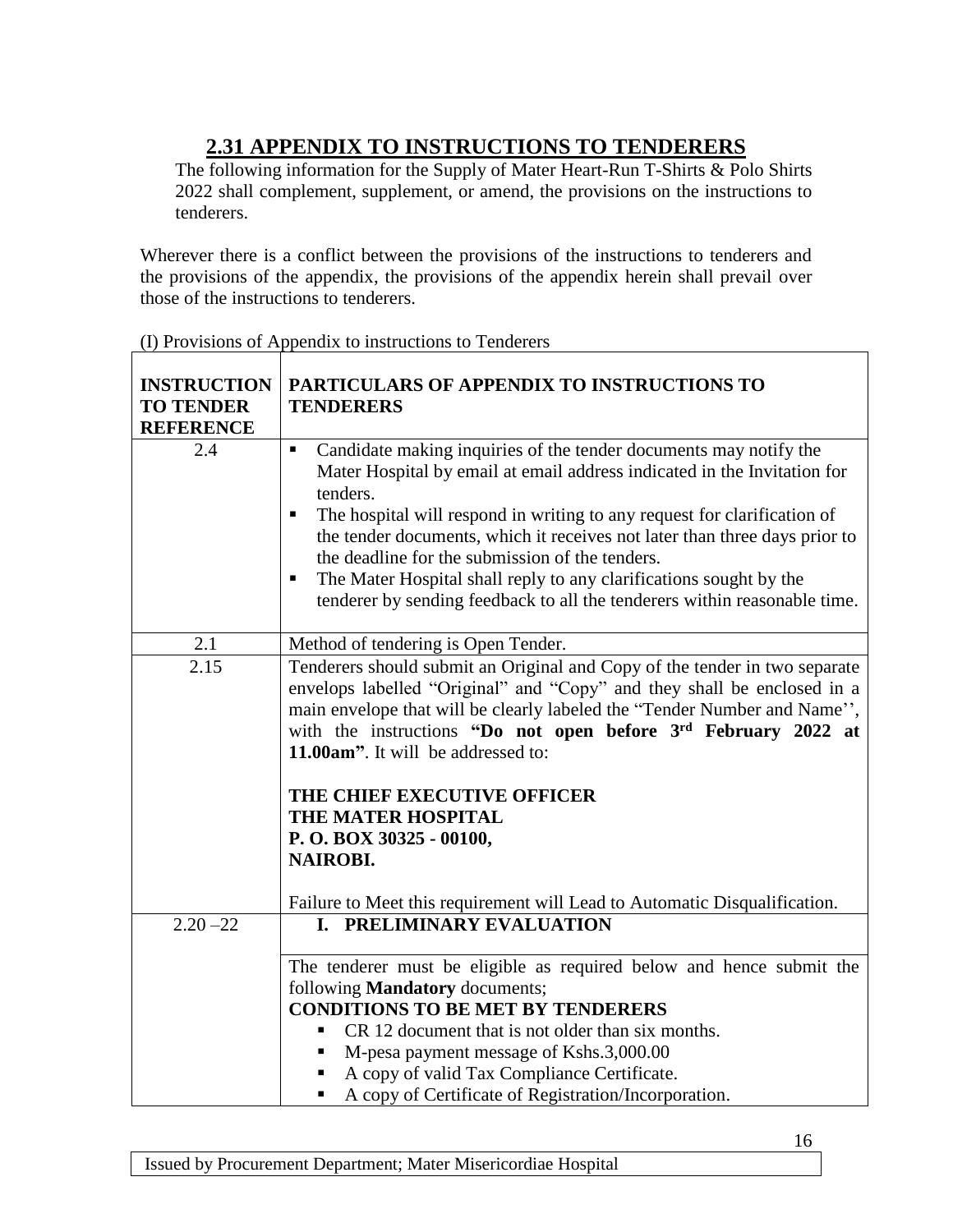|      | Tender security of Kshs. 100,000.00 from a reputable bank.<br>٠            |                 |  |
|------|----------------------------------------------------------------------------|-----------------|--|
|      | Must submit a copy of the Certified Audited Accounts for the last<br>ш     |                 |  |
|      | two years.                                                                 |                 |  |
|      | Provide samples of both t-shirts and polo shirts at least one of each      |                 |  |
|      | (any size).                                                                |                 |  |
|      | Must provide a list of five corporate clients where you have supplied<br>٠ |                 |  |
|      | similar goods within the last three (3) years. Attach the contact          |                 |  |
|      | details and telephone numbers for each provided client.                    |                 |  |
|      | The Hospital may undertake due diligence to confirm pertinent<br>٠         |                 |  |
|      | related details.                                                           |                 |  |
|      | Provide a signed written confirmation that the person signing the<br>ш     |                 |  |
|      | tender has the power of attorney; or provide a letter signed by a          |                 |  |
|      | person with power of attorney granting power of Attorney to their          |                 |  |
|      | representative to sign the tender documents.                               |                 |  |
|      | Submit the following Forms under Section VI:                               |                 |  |
|      | 1. Duly filled and signed Confidential Business Questionnaire              |                 |  |
|      | 2. Duly filled and signed Bidder's Declaration                             |                 |  |
|      | 3. Duly filled and signed Integrity Pact                                   |                 |  |
|      | 4. Duly filled and signed Price Schedule Form                              |                 |  |
|      | 5. Duly filled and signed Form of Tender                                   |                 |  |
| 2.21 | Currency to be used is Kenya Shillings                                     |                 |  |
|      |                                                                            |                 |  |
| 2.22 | II. TECHNICAL EVALUATION CRITERIA                                          | <b>Comments</b> |  |
|      | FOR THE BROKERAGE FIRM.                                                    |                 |  |
|      | 1) Compliance with the technical requirements of                           | 60 marks        |  |
|      | the tender. Evaluation will be based on the                                |                 |  |
|      | following:                                                                 |                 |  |
|      | Review of the company profile: The profile shall                           |                 |  |
|      | address the Technical Specifications.                                      |                 |  |
|      | a) Evidence of supply t-shirts and polo shirts                             |                 |  |
|      | (10 marks)                                                                 |                 |  |
|      | b) Quality assurance of the samples provided with                          |                 |  |
|      | compliance to:                                                             |                 |  |
|      | -Weight(5marks)                                                            |                 |  |
|      | -Design(5marks)                                                            |                 |  |
|      | -Branding(10marks)                                                         |                 |  |
|      | -Laundry testing and assessment(30marks)                                   |                 |  |
|      | 2) Work plan and methodology:                                              | 30 marks        |  |
|      | Provide your work plan and methodology that                                |                 |  |
|      | Indicate Delivery period, logistics, flexibility,                          |                 |  |
|      | responsiveness to emergency and general support to                         |                 |  |
|      | the client after receipt of LPO and approval of t-                         |                 |  |
|      | shirts and polo shirts sample designs.                                     |                 |  |
|      |                                                                            |                 |  |
|      | 0-10 Days - 30 Marks                                                       |                 |  |
|      | 10-21 Days - 20 Marks                                                      |                 |  |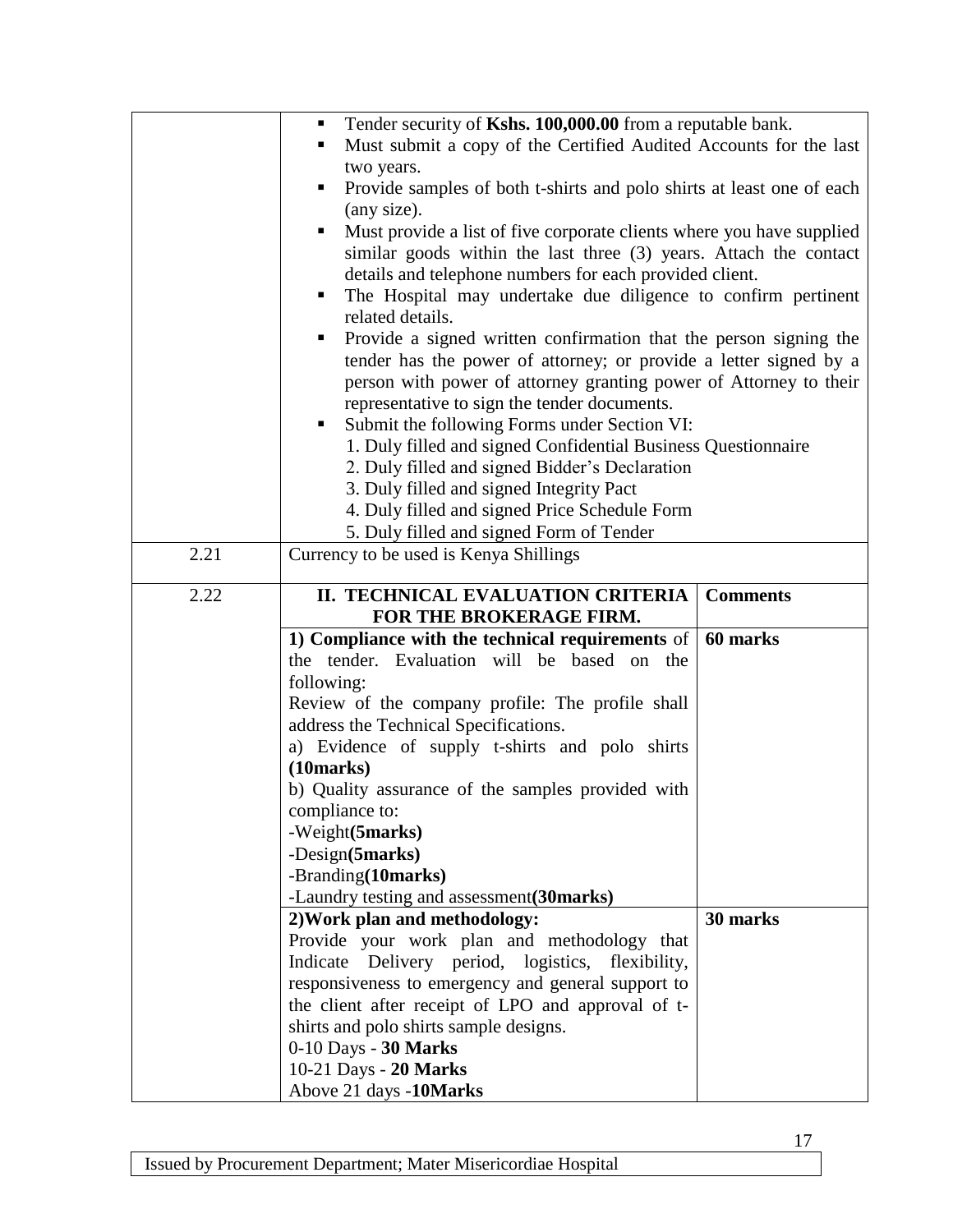|                   | N/B-Deliveries will be submitted as per requested                                  |  |  |
|-------------------|------------------------------------------------------------------------------------|--|--|
|                   | batches as and when required.                                                      |  |  |
|                   | 3. Key Personnel proposed for this job with their<br>10 marks                      |  |  |
|                   | referees. (Provide detailed CVs and Testimonials).                                 |  |  |
|                   |                                                                                    |  |  |
|                   | Provide qualifications and experience of key                                       |  |  |
|                   | personnel proposed for the contract<br>and<br>an                                   |  |  |
|                   | undertaking that they shall be available for the                                   |  |  |
|                   | Contract as follows:                                                               |  |  |
|                   | 1. Team Leader - Max 5mks                                                          |  |  |
|                   | -Minimum Bachelor's degree in<br>any                                               |  |  |
|                   | Business field.                                                                    |  |  |
|                   | 2. Key Account Manager Max 5mks<br>-Experience in handling customer accounts       |  |  |
|                   | and projects (Minimum 2 years)                                                     |  |  |
|                   | -Minimum Diploma in any Management and                                             |  |  |
|                   | Administration field.                                                              |  |  |
|                   | Any due diligence undertaken will form part of the evaluation                      |  |  |
|                   | outcomes.                                                                          |  |  |
|                   | To qualify at technical evaluation stage, tenderers must meet                      |  |  |
|                   | 80% of the above technical requirement to proceed to financial                     |  |  |
|                   | evaluation.                                                                        |  |  |
|                   |                                                                                    |  |  |
| 2.22              | <b>III. FINANCIAL EVALUATION</b>                                                   |  |  |
|                   |                                                                                    |  |  |
|                   | <b>Financial Evaluations:</b> The firms that offer the lowest tender price will be |  |  |
|                   | considered for award of tender having qualified in the Preliminary and             |  |  |
|                   | Technical evaluations.                                                             |  |  |
|                   | Quoted Price should be inclusive of taxes and all other costs.                     |  |  |
|                   | Payment will be made after delivery and inspections that confirms<br>$\bullet$     |  |  |
|                   | satisfactory quality.                                                              |  |  |
|                   |                                                                                    |  |  |
|                   | Prior to award,                                                                    |  |  |
|                   | a) Post qualification may be carried out to confirm or verify any                  |  |  |
|                   | matters related to submitted technical or financial documentation.                 |  |  |
|                   | <b>b</b> ) Negotiations may be undertaken.                                         |  |  |
| <b>SECTION IV</b> | The winning tenderer will be required to comply with the Special                   |  |  |
|                   | Conditions of Contract as highlighted in Section IV.                               |  |  |
|                   | The Performance Bond will be 10% of the tender price.                              |  |  |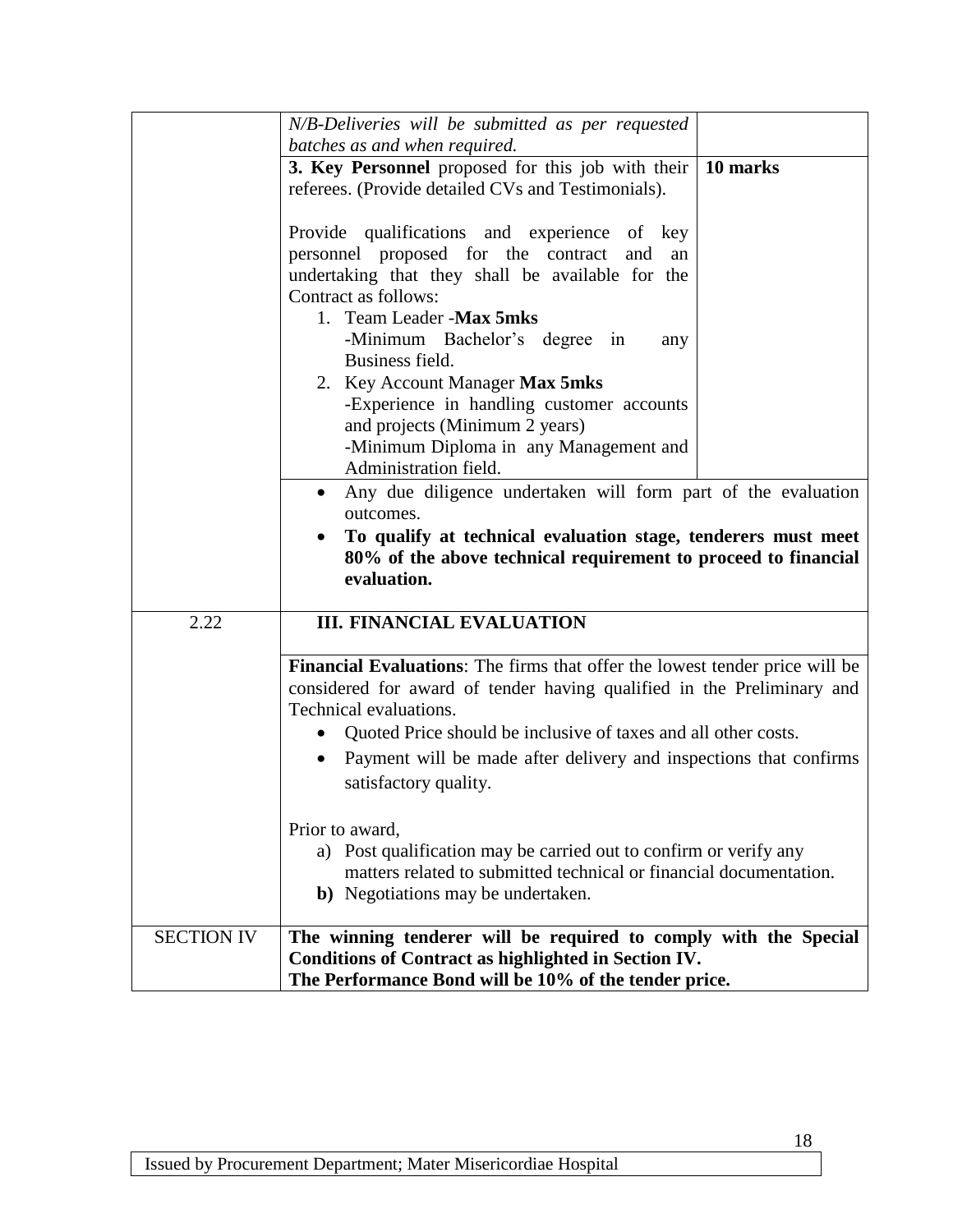# <span id="page-18-0"></span>**SECTION III - GENERAL CONDITIONS OF CONTRACT**

Table of Clauses

| 3.1  |                                           | Page<br>20 |
|------|-------------------------------------------|------------|
| 3.2  |                                           | 22         |
| 3.3  |                                           | 22         |
| 3.4  | Use of Contract Documents and Information | 23         |
| 3.5  |                                           | 23         |
| 3.6  |                                           | 23         |
| 3.7  |                                           | 24         |
| 3.8  |                                           | 24         |
| 3.9  |                                           | 24         |
| 3.10 |                                           | 24         |
| 3.11 |                                           | 25         |
| 3.12 |                                           | 25         |
| 3.13 |                                           | 25         |
| 3.14 |                                           | 26         |
| 3.15 |                                           | 26         |
| 3.16 |                                           | 26         |
| 3.17 |                                           | 26         |
| 3.18 |                                           | 27         |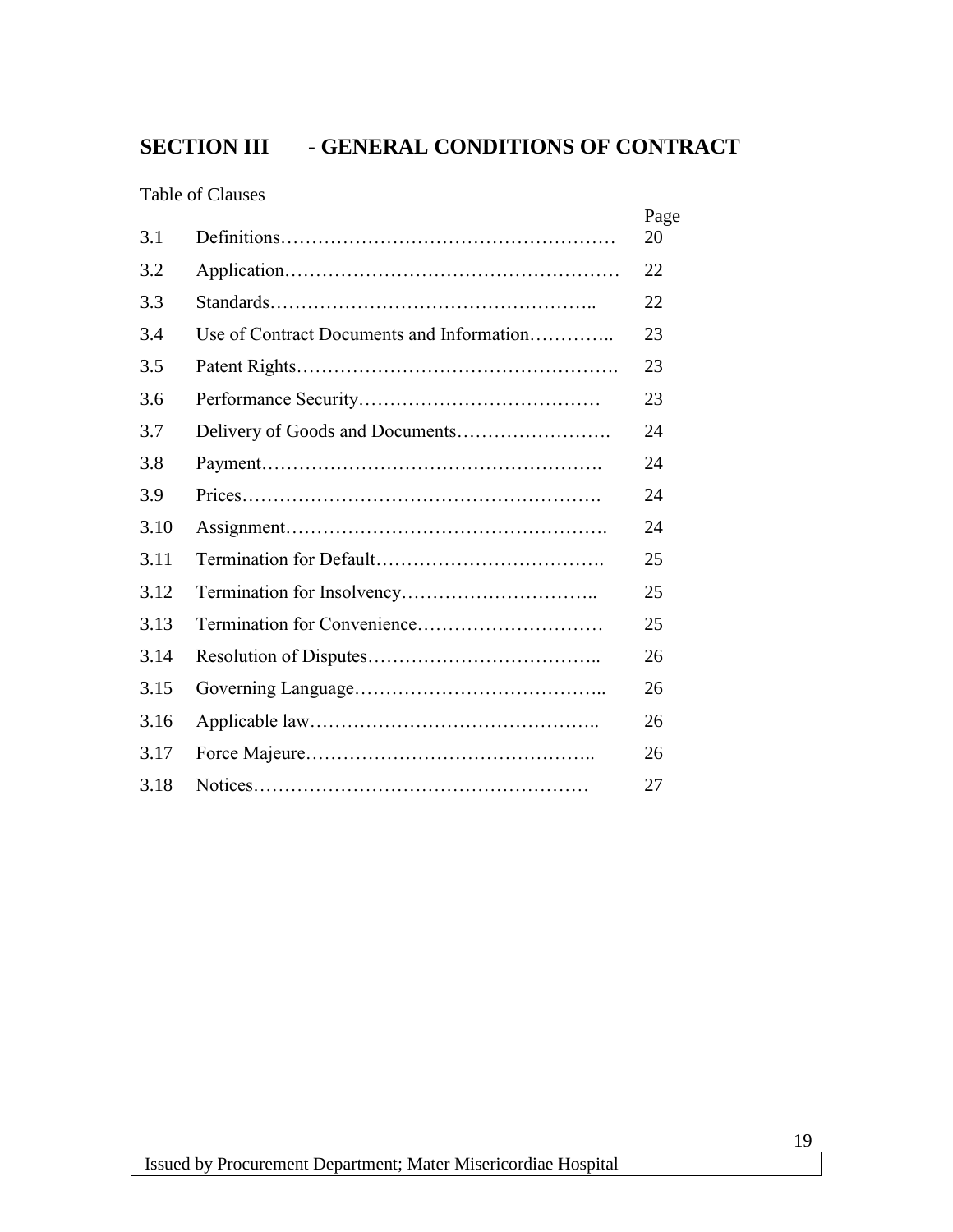### **GENERAL CONDITIONS OF CONTRACT**

### **3.1. Definitions**

- 3.1.1 In this Contract, the following terms shall be interpreted as indicated:
- (a) "The Contract" means the agreement entered into between The Mater Hospital and the tenderer, as recorded in the Contract Form signed by the parties, including all attachments and appendices thereto and all documents incorporated by reference therein.
- (b) "The Contract Price" means the price payable to the tenderer under the Contract for the full and proper performance of its contractual obligations
- (c) "The Goods" means goods to be provided by the tenderer including any documents, which the tenderer is required to provide to The Mater Hospital under the Contract.
- (d) "The Mater Hospital" means the organization procuring the goods under this **Contract**
- (e) "The Contractor" means the organization or firm providing the goods under this Contract.
- (f) "GCC" means the General Conditions of Contract contained in this section.
- (g) "SCC" means the Special Conditions of Contract
- (h) "Day" means calendar day

### **3.2. Application**

3.2.1 These General Conditions shall apply to the extent that they are not superceded by provisions of other part of the contract

### **3.3. Standards**

3.3.1 The goods provided under this Contract shall conform to the standards mentioned in the Technical Specifications.

### **3.4. Use of Contract Documents and Information**

3.4.1 The Contractor shall not, without The Mater Hospital's prior written consent, disclose the Contract, or any provision thereof, or any specification, plan,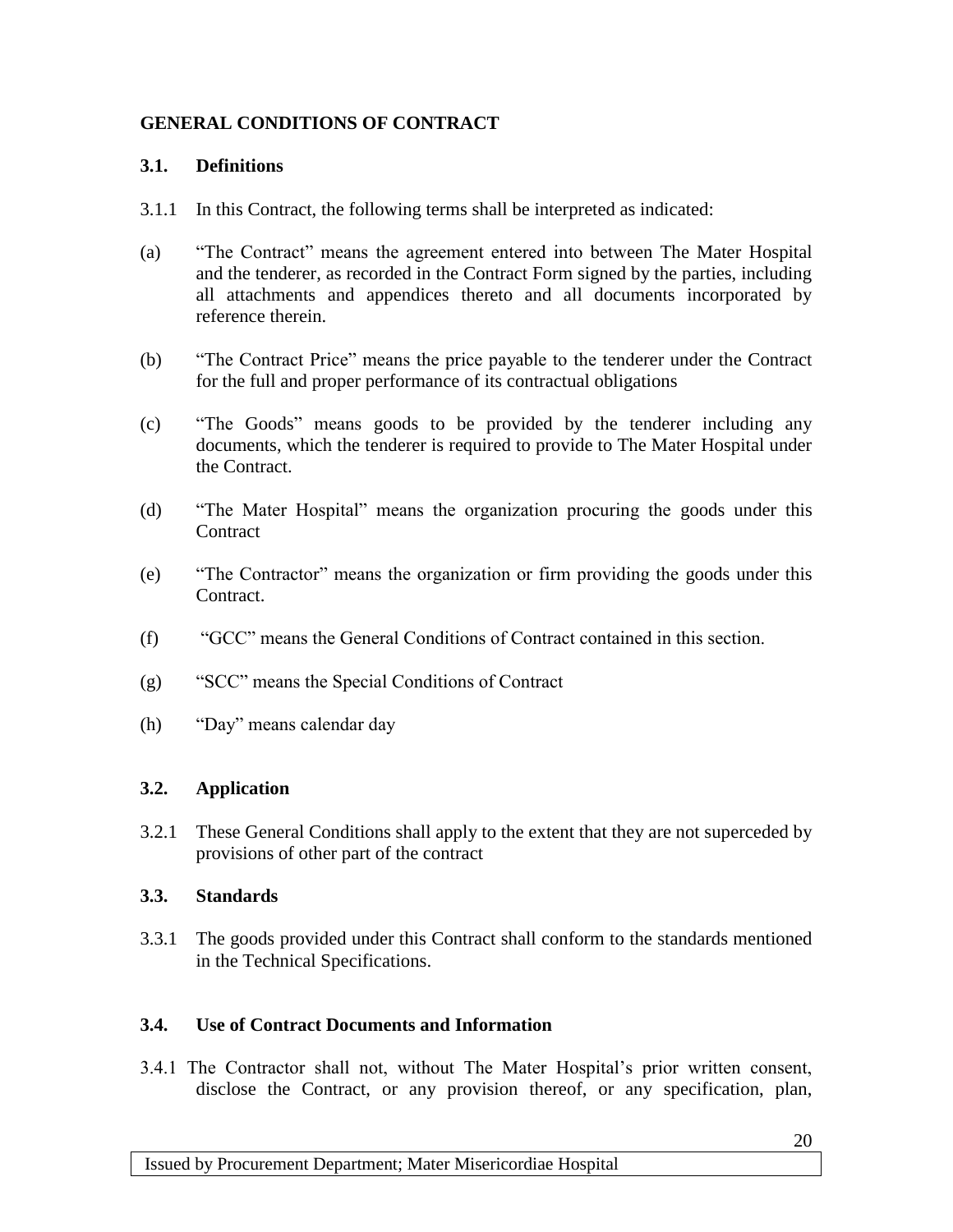drawing, pattern, sample, or information furnished by or on behalf of The Mater Hospital in connection therewith, to any person other than a person employed by the contractor in the performance of the Contract.

- 3.4.2 The Contractor shall not, without The Mater Hospital's prior written consent, make use of any document or information enumerated in paragraph 2.4.1 above.
- 3.4.3 Any document, other than the Contract itself, enumerated in paragraph 2.4.1 shall remain the property of The Mater Hospital and shall be returned (all copies) to The Mater Hospital on completion of the contract's or performance under the Contract if so required by The Mater Hospital.

### **3.5. Patent Rights**

3.5.1 The Contractor shall indemnify The Mater Hospital against all third-party claims of infringement of patent, trademark, or industrial design rights arising from use of the goods under the contract or any part thereof.

### **3.6 Performance Security**

- 3.6.1 Within twenty eight (28) days of receipt of the notification of Contract award, the successful tenderer shall furnish to The Mater Hospital the performance security where applicable in the amount specified in SCC
- 3.6.2 The proceeds of the performance security shall be payable to The Mater Hospitals compensation for any loss resulting from the Tenderer's failure to complete its obligations under the Contract.
- 3.6.3 The performance security shall be denominated in the currency of the Contract, or in a freely convertible currency acceptable to The Mater Hospital and shall be in the form of:
	- a) Cash.
	- b) A bank guarantee.
	- c) Such insurance guarantee approved by the Authority.
	- d) Letter of credit.
- 3.6.4 The performance security will be discharged by The Mater Hospital and returned to the Candidate not later than thirty (30) days following the date of completion of the Contractor's performance of obligations under the Contract, including any warranty obligations, under the Contract.

### **3.7. Delivery of goods and Documents**

3.7.1 Delivery of the goods shall be made by the Contractor in accordance with the terms specified by The Mater Hospital in the Technical Specifications and the special conditions of contract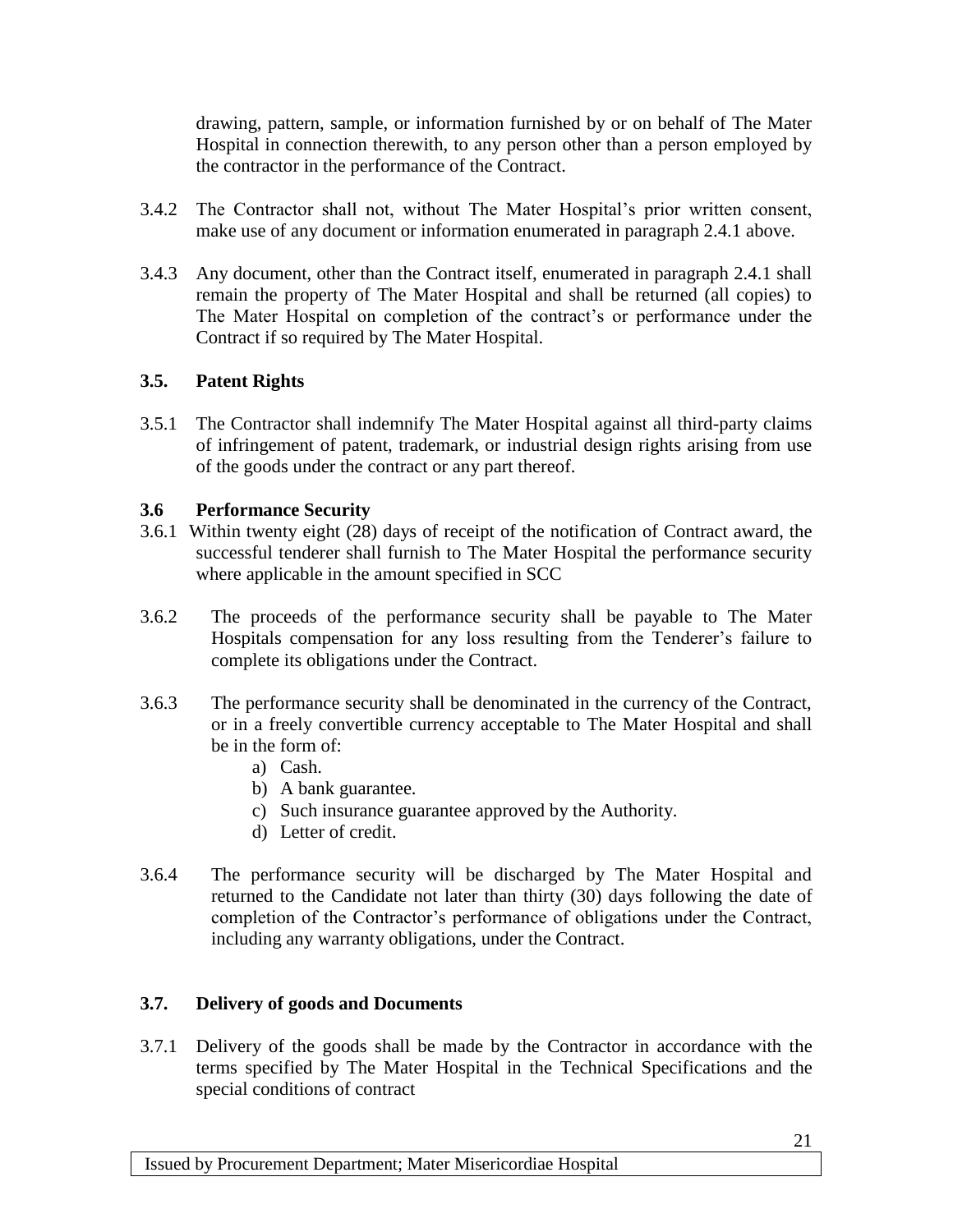### **3.8. Payment**

- 3.81. The method and conditions of payment to be made to the contractor under this Contract shall be specified in SCC
- 3.82. Payment shall be made promptly by The Mater Hospital, but in no case later than sixty (60) days after submission of an invoice or claim by the contractor

### **3.9. Prices**

- 3.9.1 Prices charges by the contractor for Goods performed under the Contract shall not, with the exception of any price adjustments authorized in SCC vary from the prices quoted by the tenderer in its tender or in The Mater Hospital's request for tender validity extension the case may be. No variation in or modification to the terms of the contract shall be made except by written amendments signed by the parties.
- 3.9.2 Contract price variations shall not be allowed for contracts not exceeding one year (12 months)
- 3.9.3 Price variation requests shall be processed by The Mater Hospital within 30 days of receiving the request.

### **3.10. Assignment**

3.10.1 The Contractor shall not assign, in whole or in part, its obligations to perform under this Contract, except with The Mater Hospital's prior written consent.

### **3.11. Termination for Default**

- 3.11.1The Mater Hospital may, without prejudice to any other remedy for breach of Contract, by written notice of default sent to the Contractor terminate this Contract in whole or in part:
	- (a) if the Contractor fails to provide any or all of the goods within the period(s) specified in the Contract, or within any extension thereof granted by The Mater Hospital.
	- (b) If the Contractor fails to perform any other obligation(s) under the Contract
	- (c) If the Contract in the judgment of The Mater Hospital has engaged in corrupt or fraudulent practices in competing for or in executing the contract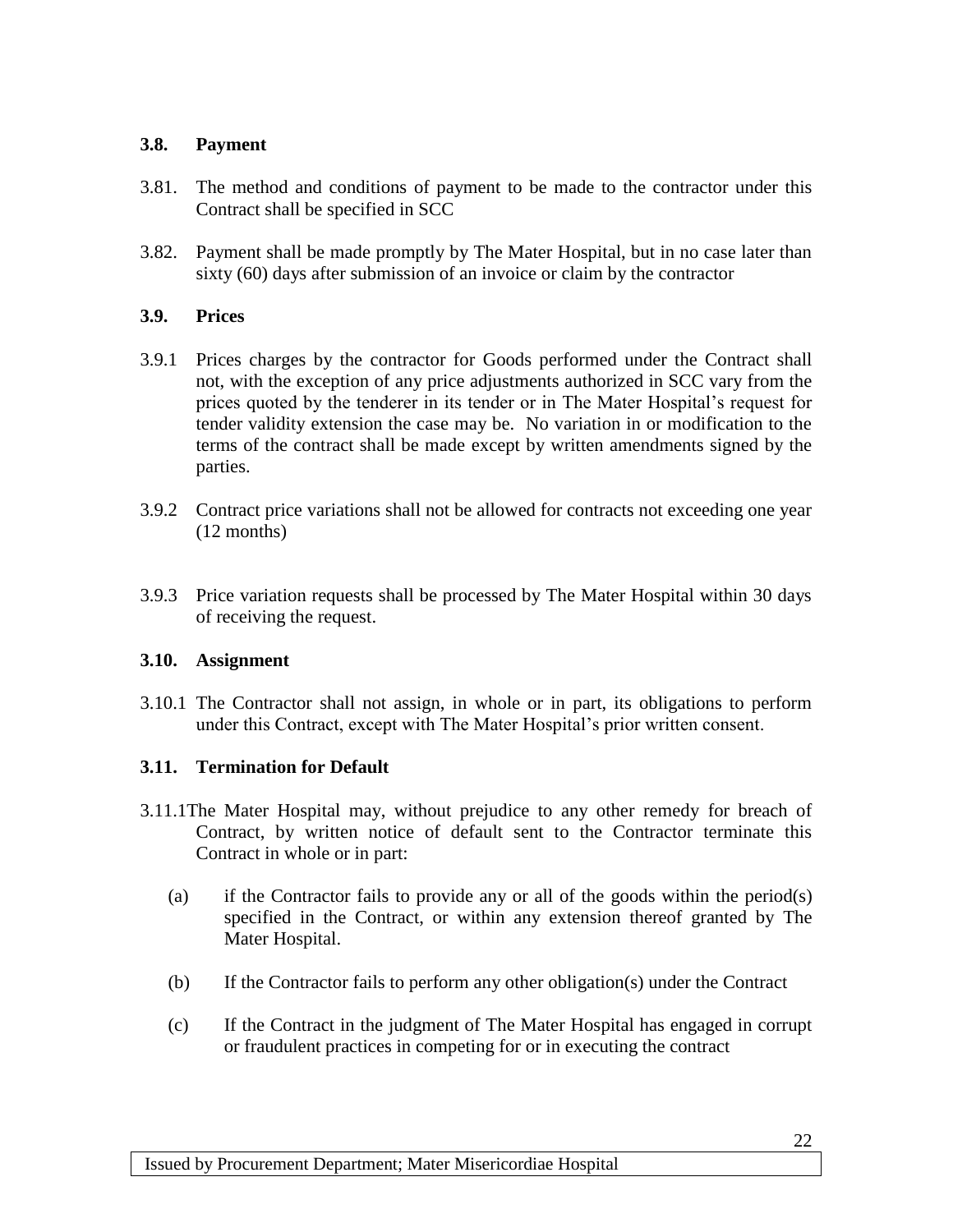3.11.2 In the event The Mater Hospital terminates the contract in whole or in part, it may procure, upon such terms and in such manner as it deems appropriate, goods similar to those un-delivered and the Contractor shall be liable to The Mater Hospital for any excess costs for such similar goods. However the contractor shall continue performance of the contract to extent not terminated.

### **3.12. Termination for Insolvency**

3.12.1 The Mater Hospital may at any time terminate the contract by giving written notice to the Contractor if the contractor becomes bankrupt or otherwise insolvent. In this event, termination will be without compensation to the contractor, provided that such termination will not prejudice or affect any right of action or remedy, which has accrued or will accrue thereafter to The Mater Hospital.

### **3.13. Termination for Convenience**

- 3.13.1 The Mater Hospital by written notice sent to the contractor, may terminate the contract in whole or in part, at any time for its convenience. The notice of termination shall specify that the termination is for the procuring entities convenience, the extent to which performance of the contractor of the contract is terminated and the date on which such termination becomes effective.
- 3.13.2 For the remaining part of the contract after termination The Mater Hospital may elect to cancel the goods and pay to the contractor an agreed amount for partially completed goods.

### **3.14 Resolution of Disputes**

- 3.14.1 The Mater Hospital and the contractor shall make every effort to resolve amicably by direct informal negotiations and disagreement or disputes arising between them under or in connection with the contract
- 3.14.2 If after thirty (30) days from the commencement of such informal negotiations both parties have been unable to resolve amicably a contract dispute either party may require that the dispute be referred for resolution to the formal mechanisms specified in the SCC.

### **3.15. Governing Language**

3.15.1. The contract shall be written in the English language. All correspondence and other documents pertaining to the contract, which are exchanged by the parties, shall be written in the same language.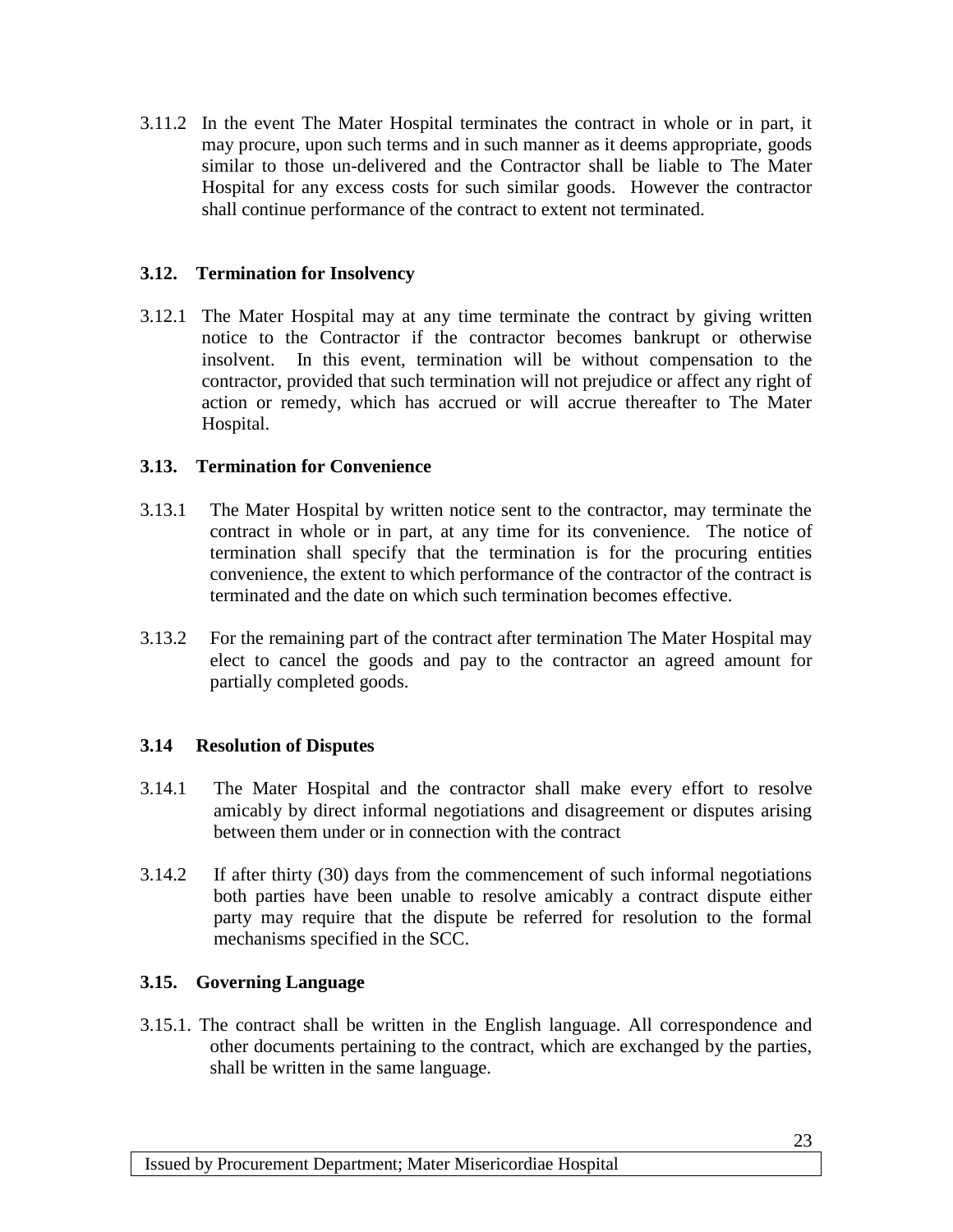### **3.16. Applicable Law**

3.16.1 The contract shall be interpreted in accordance with the laws of Kenya unless otherwise expressly specified in the SCC.

### **3.17 Force Majeure**

3.17.1 The Contractor shall not be liable for forfeiture of its performance security, or termination for default if and to the extent that it's delay in performance or other failure to perform its obligations under the Contract is the result of an event of Force Majeure.

### **3.18 Notices**

- 3.18.1 Any notices given by one party to the other pursuant to this contract shall be sent to the other party by post or Email and confirmed in writing to the other party's address specified in the SCC.
- 3.18.2 A notice shall be effective when delivered or on the notices effective date, whichever is later.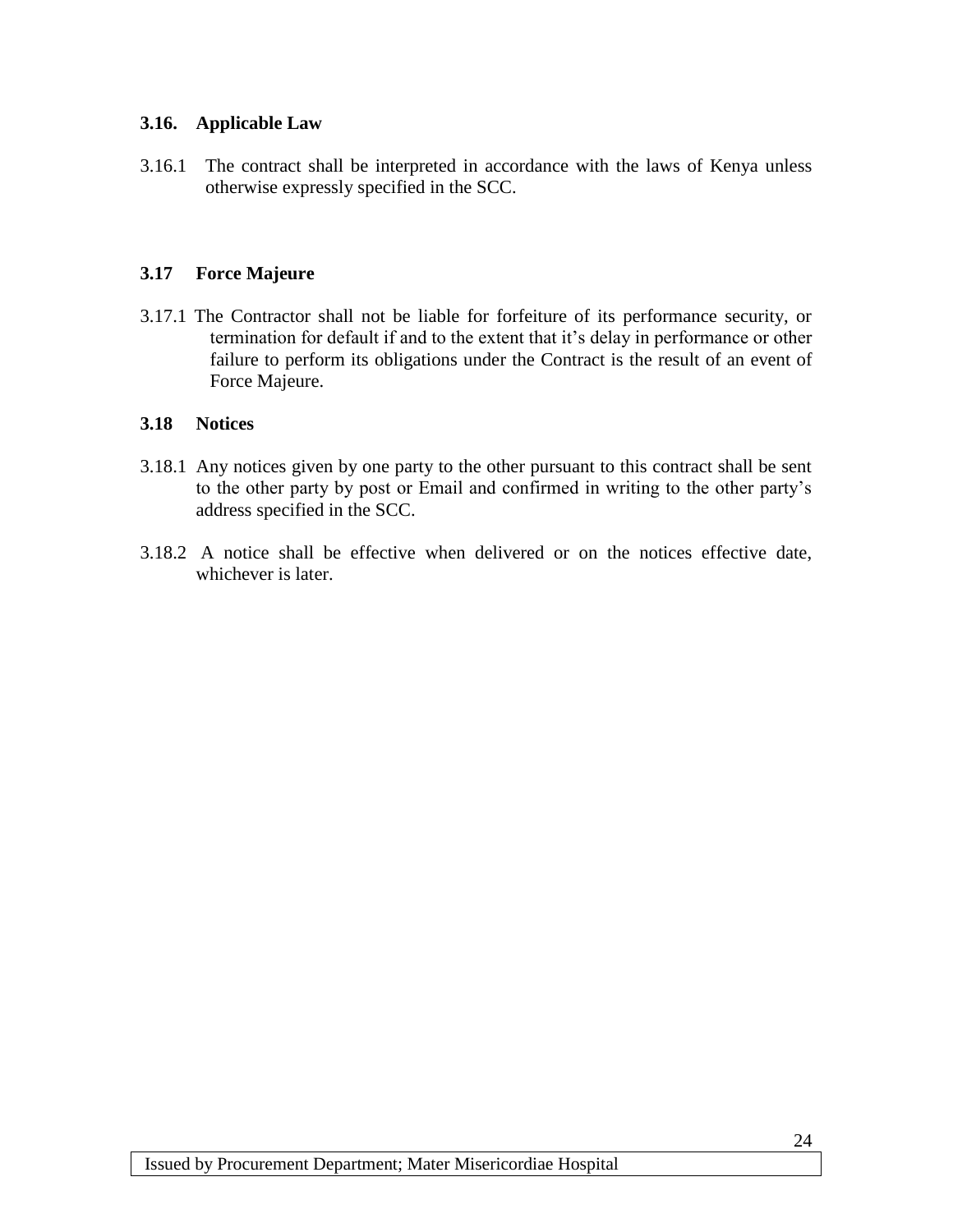### **TABLE OF CLAUSES**

# <span id="page-24-0"></span>**SECTION IV – SPECIAL CONDITIONS OF CONTRACT**

| Reference of general conditions | Special condition of contract                                    |  |
|---------------------------------|------------------------------------------------------------------|--|
| of contract                     |                                                                  |  |
| 3.7 Delivery of Goods           | In accordance with the terms specified by The Mater<br>п         |  |
|                                 | Hospital in the Technical Specifications and the special         |  |
|                                 | conditions of contract.                                          |  |
|                                 | A pre-delivery sample must be submitted for approval<br>٠        |  |
|                                 | before mass production.                                          |  |
| 3.8 Payment                     | As per contract terms and conditions                             |  |
| 3.9 Prices                      | Contract price variations shall not be allowed for contracts not |  |
|                                 | exceeding one year; except when accepted by both parties to the  |  |
|                                 | contract.                                                        |  |
| 3.6 Performance Bond            | 10% of total tender price                                        |  |
| 3.16 Applicable law             | The Laws of Kenya                                                |  |
| 3.18 Notices pursuant to the    | Addressed to                                                     |  |
| contract                        | THE CHIEF EXECUTIVE OFFICER                                      |  |
|                                 | <b>MATER MISERICORDIAE HOSPITAL</b>                              |  |
|                                 | P.O. BOX 30325 - 00100,                                          |  |
|                                 | <b>NAIROBI.</b>                                                  |  |
|                                 | Email: ceosecretary@materkenya.com                               |  |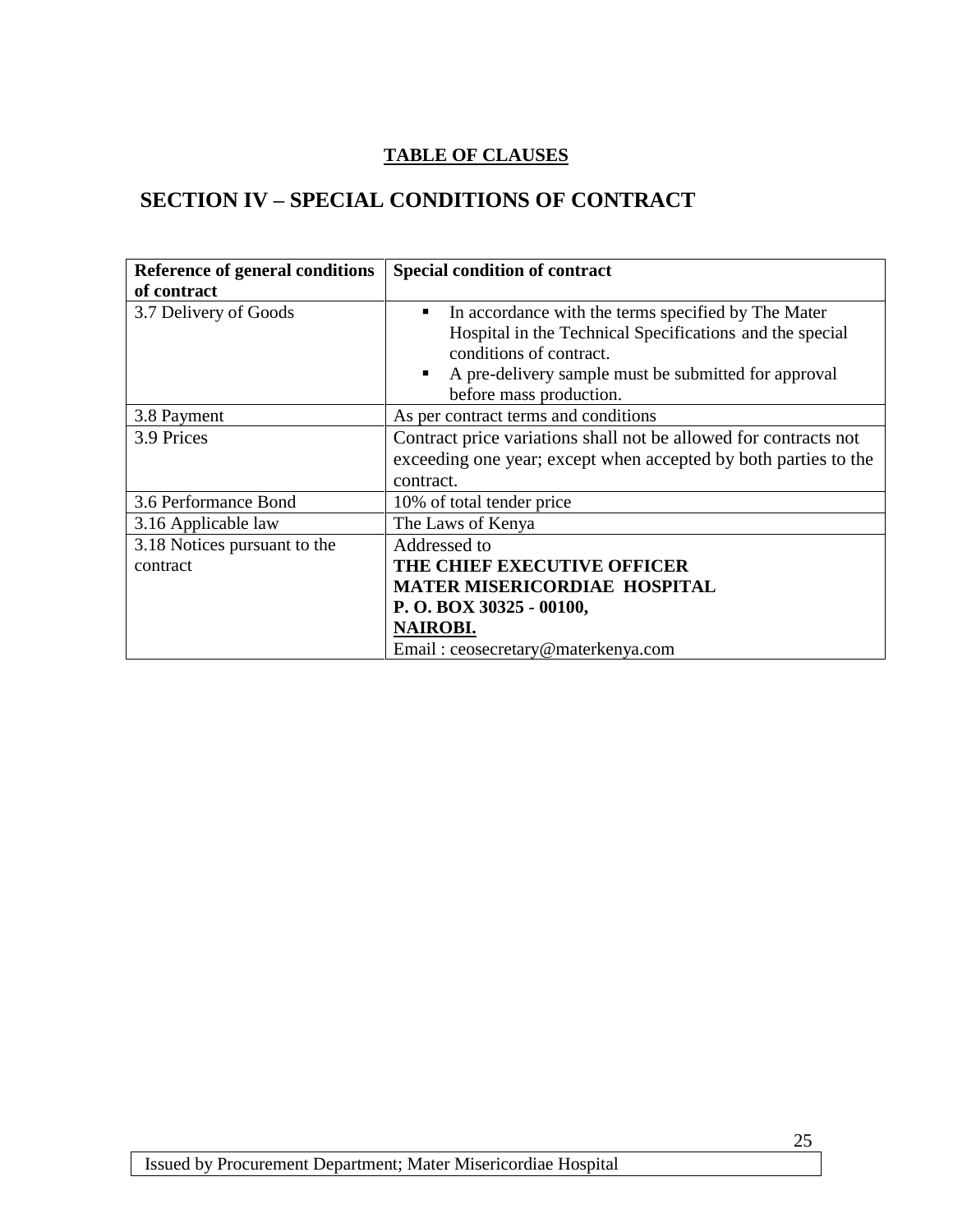# <span id="page-25-0"></span>**SECTION V – TECHNICAL SPECIFICATIONS**

**Technical specifications for Supply of Mater Heart-Run T-Shirts & Polo Shirts 2022:**

1.Specifications 2.Design 3.Logos (MHR Logo & MMH Logo)

### *1.SPECIFICATIONS*



Mater<br>Misericordiae<br>Hospital **Underthe Sisters of Mercy** 

| <b>MATER HEART RUN T-SHIRTS &amp; POLO SHIRTS 2022</b> |                 |        |                                                   |
|--------------------------------------------------------|-----------------|--------|---------------------------------------------------|
| <b>ITEM DESCRIPTION</b>                                | <b>QUANTITY</b> |        | <b>SPECIFICATIONS</b>                             |
| T-shirt: 0-3 Years                                     |                 | 100    |                                                   |
| T-shirt: 4-6 Years                                     |                 | 700    |                                                   |
| T-shirt: 7-10 Years                                    |                 | 5,000  |                                                   |
| T-shirt: 10-13 Years                                   |                 | 3,000  | 100% cotton Heavy                                 |
| T-shirt: Small                                         |                 | 10,000 | weight(165GSM) Branded<br>front, back and 'heart' |
| T-shirt: Medium                                        |                 | 15,000 | print on the sleeve                               |
| T-shirt: Large                                         |                 | 12,000 | (Round neck)                                      |
| T-shirt: X Large                                       |                 | 3,500  |                                                   |
| T-shirt: XX Large<br>$\bullet$                         |                 | 500    |                                                   |
| T-shirt: XXX Large                                     |                 | 200    |                                                   |
|                                                        | Small           | 500    | 100% cotton Heavy                                 |
|                                                        | Medium          | 500    | weight(220GSM) Branded                            |
| <b>MHR Branded Polo shirts</b>                         | Large           | 300    | front, back and 'heart'                           |
|                                                        | XLarge          | 100    | print on the sleeve                               |
|                                                        | XX Large        | 100    | (Polo)                                            |
|                                                        |                 |        |                                                   |
| <b>SUMMARY</b>                                         |                 |        |                                                   |
| <b>Total Round neck T-shirts</b>                       |                 |        | 50,000                                            |
| <b>Total Polo T-shirts</b>                             |                 |        | 1,500                                             |

26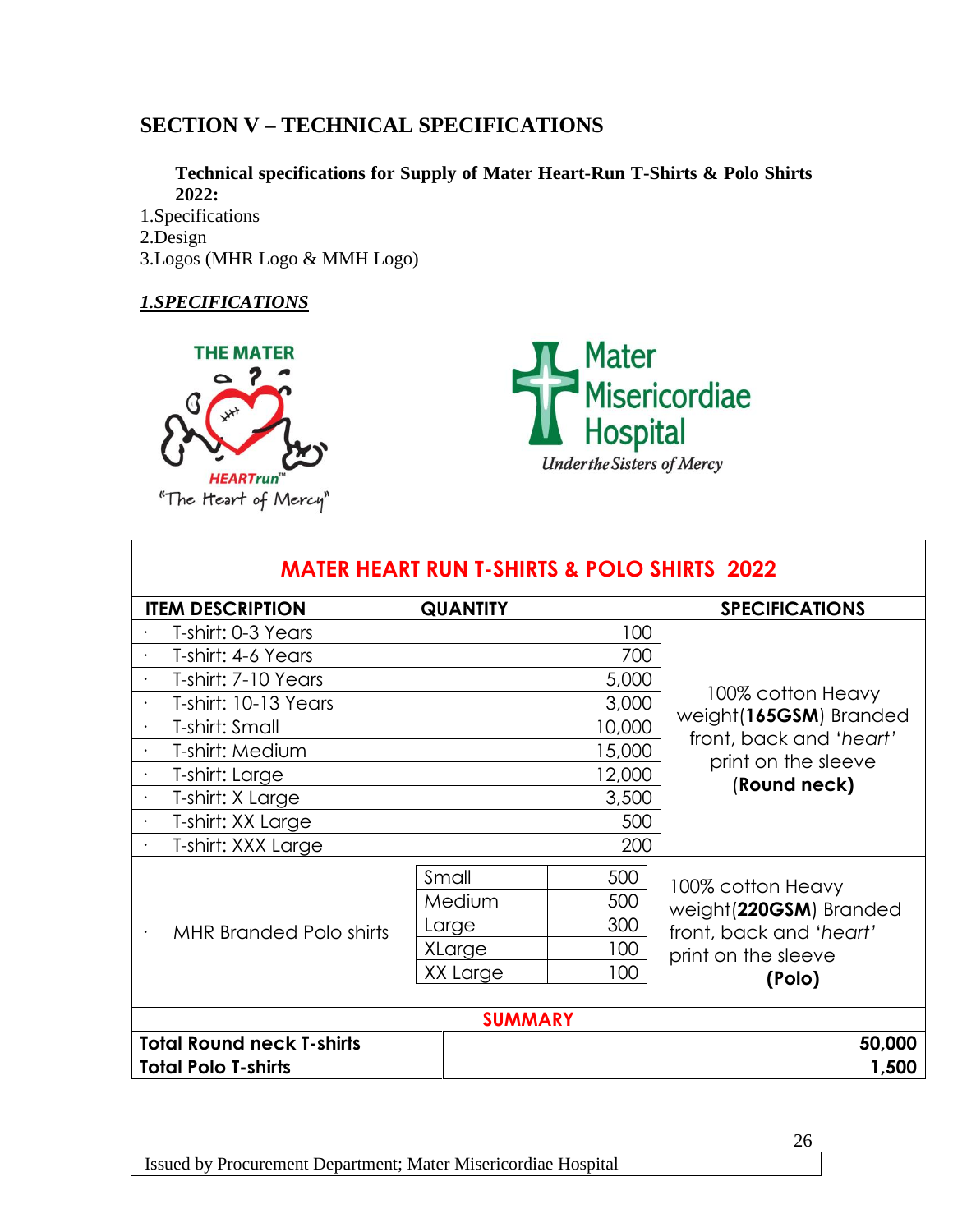### *2. DESIGN*



### *3. LOGOS (MHR LOGO & MMH LOGO)*

# **MHR LOGO MMH LOGOTHE MATER Mater** 2  $\sim$ Misericordiae<br>Hospital **HEARTrun**" **Underthe Sisters of Mercy** "The Heart of Mercy"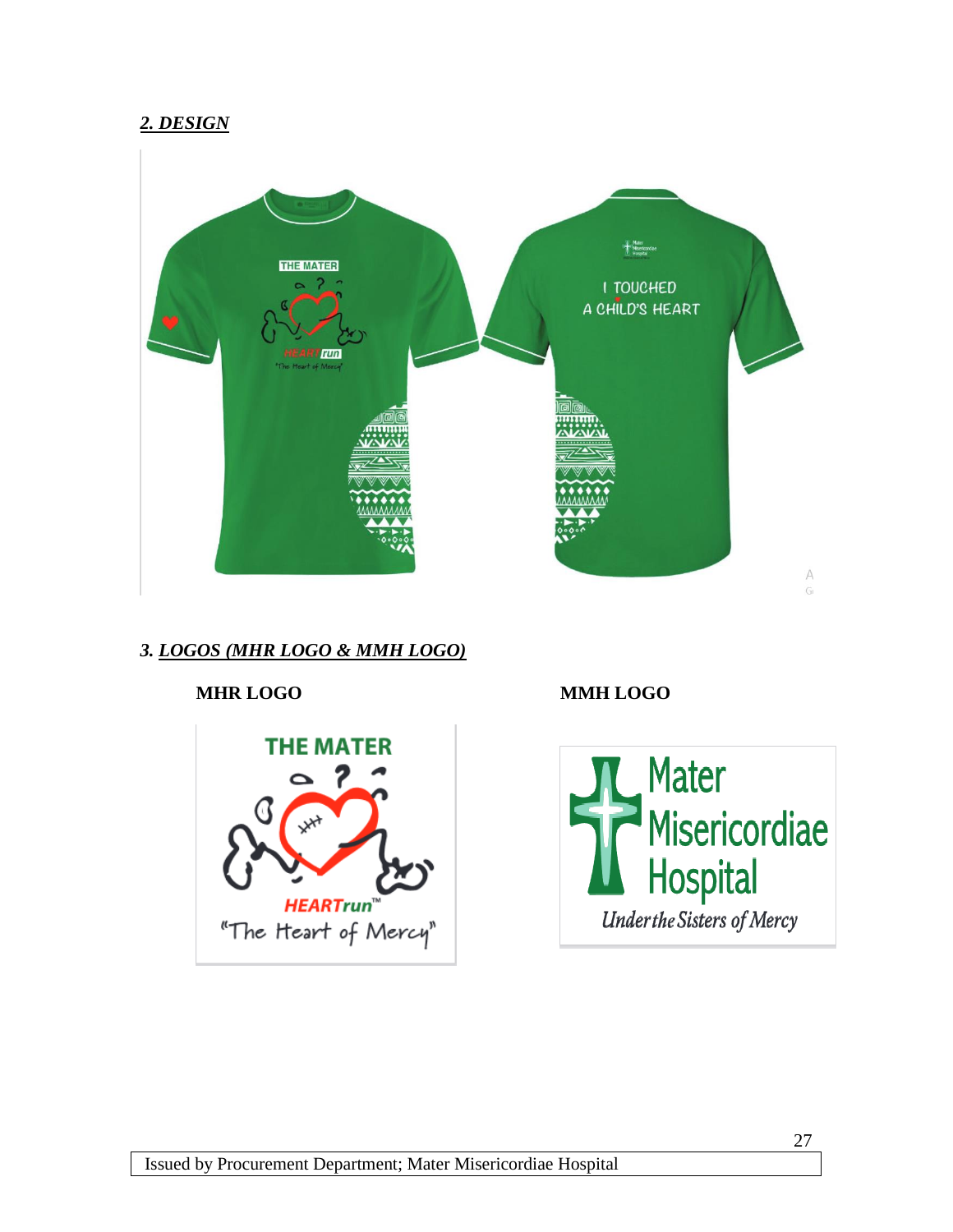## <span id="page-27-0"></span>**SECTION VI - STANDARD FORMS**

Notes on the standard Forms

- **1. Form of TENDER** The form of Tender must be completed by the tenderer and submitted with the tender documents. It must also be duly signed by duly authorized representatives of the tenderer.
- **2. Price Schedule Form** The price schedule form must similarly be completed and submitted with the tender.
- **3. Confidential Business Questionnaire Form** This form must be completed by the tenderer and submitted with the tender documents.
- **4. Bidders Declaration Pact-** This form must be completed by the tenderer and submitted with the tender documents.
- **5. Integrity Pact** This form must be completed by the tenderer and submitted with the tender documents.
- **6. Tender Security Form** When required by the tender document the tenderer shall provide the tender security either in the form included hereinafter or in another format acceptable to The Mater Hospital.
- **7. Performance security Form** The performance security form should not be completed by the tenderer at the time of tender preparation. Only the successful tenderer will be required to provide performance security in the form provided herein or in another form acceptable to The Mater Hospital.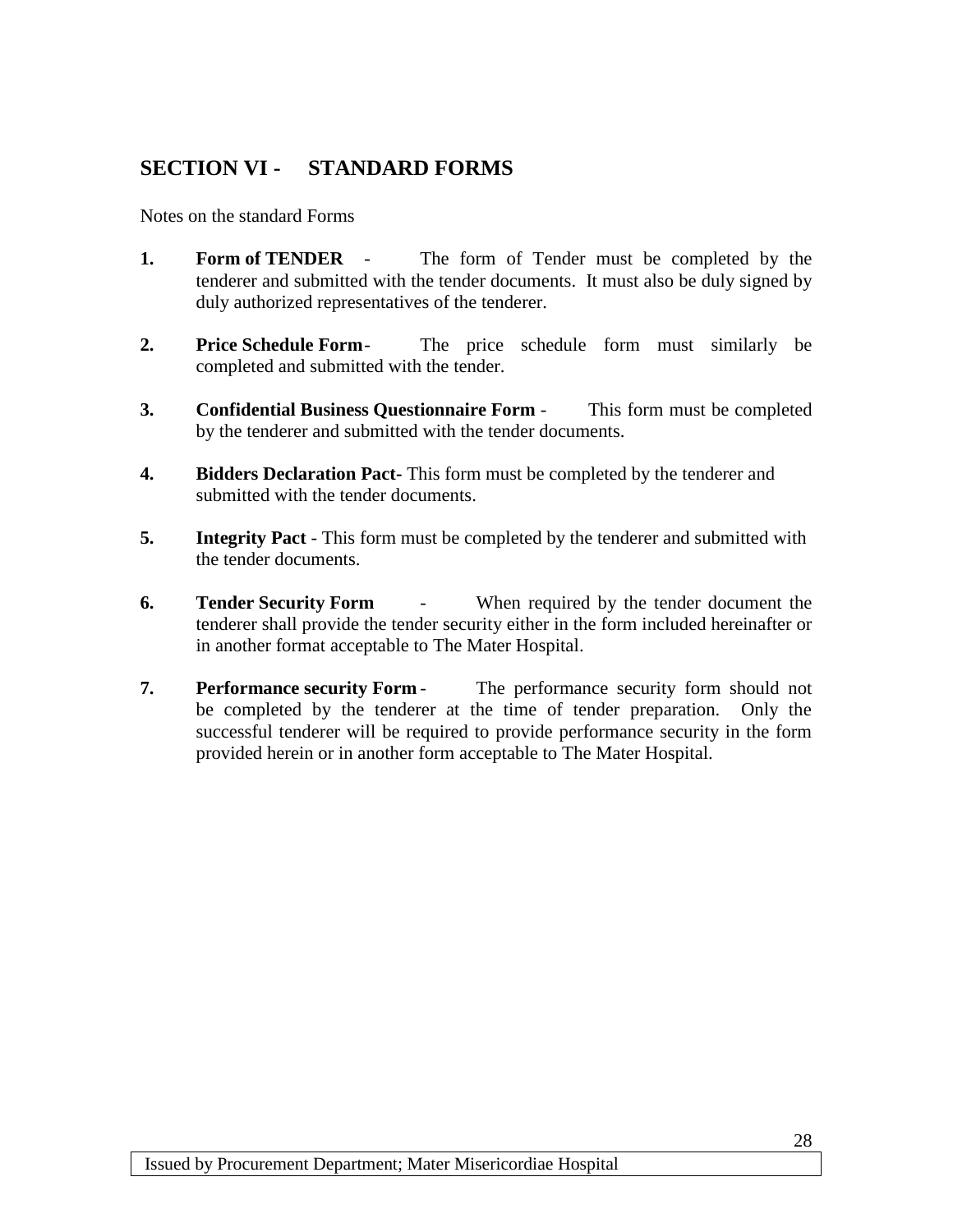## **FORM OF TENDER**

<span id="page-28-0"></span>

Name and address of The Mater Hospital

To: Date

Tender No. Tender Name

Gentlemen and/or Ladies:-

1. Having examined the Tender documents including Addenda No. (Insert numbers) …….. the receipt of which is hereby duly acknowledged, we the undersigned, offer to provide goods under this tender in conformity with the said Tender document for the sum of

….…………………………………………………………………………………………

…………………[Total Tender amount in words and figures] or such other sums as may be ascertained in accordance with the Schedule of Prices attached herewith and made part of this Tender.

2. We undertake, if our Tender is accepted, to provide the Goods in accordance with the conditions of the tender.

3. We agree to abide by this Tender for a period of …………….[number] days from the date fixed for Tender opening of the Instructions to Tenderers, and it shall remain binding upon us and may be accepted at any time before the expiration of that period.

4. This Tender, together with your written acceptance thereof and your notification of award, shall constitute a Contract between us subject to the signing of the contract by both parties.

5. We understand that you are not bound to accept the lowest or any tender you may receive.

Dated this day of 2022

**[Signature] [In the capacity of]**

Duly authorized to sign tender for and on behalf of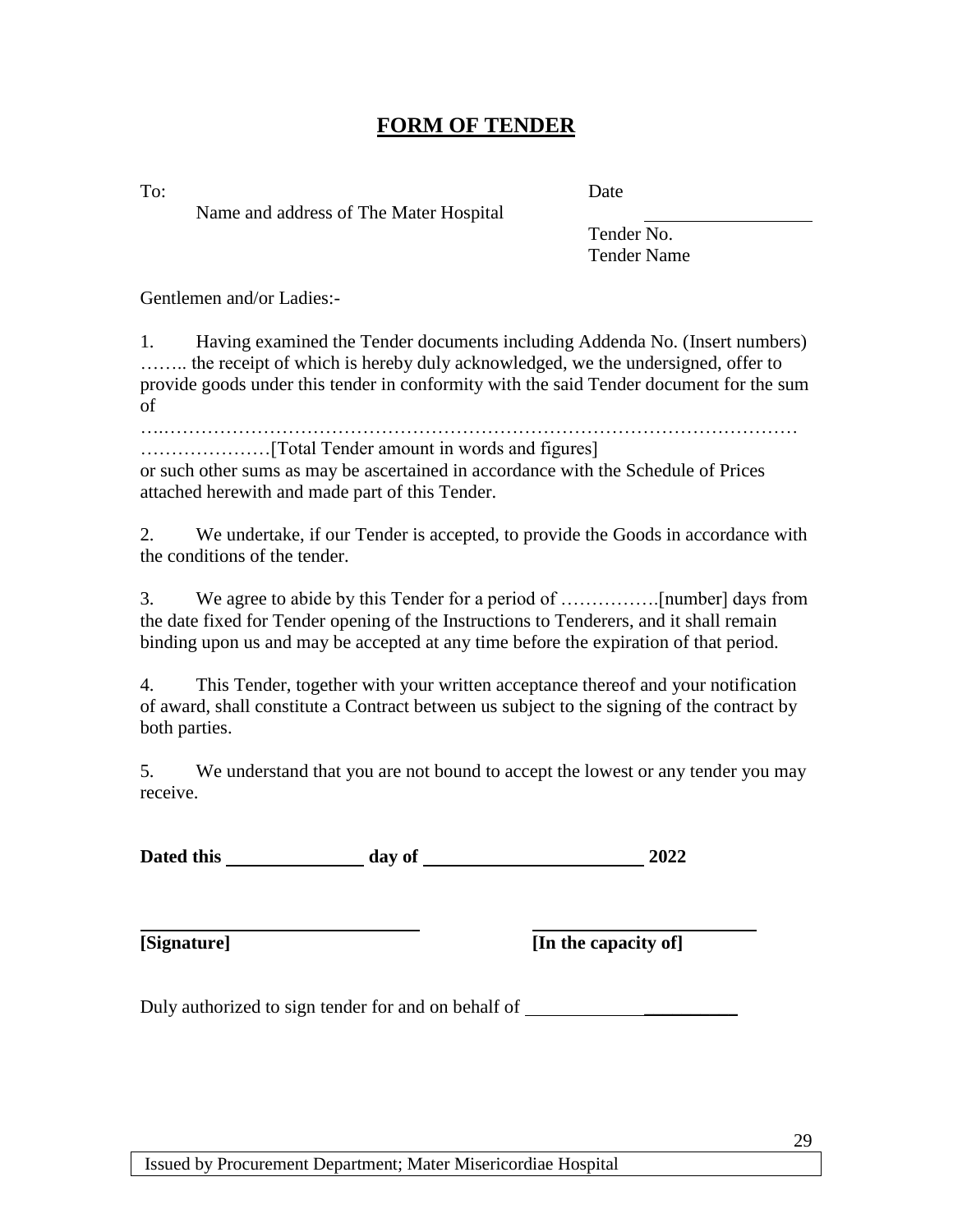## **PRICE SCHEDULE FORM**

<span id="page-29-0"></span>Provide a Financial Proposal as per the format provided below:

| <b>SPECIFICATIONS</b>                  | <b>ITEM DESCRIPTION</b>                            | <b>QUANTITY</b> | <b>UNIT PRICE</b><br>(Kshs. Vat<br>Inclusive) | <b>TOTALPRICE</b><br>(Kshs. Vat<br>Inclusive) |
|----------------------------------------|----------------------------------------------------|-----------------|-----------------------------------------------|-----------------------------------------------|
| 100%<br>cotton                         | Round Neck T-shirt: 0-3 Years                      | 100             |                                               |                                               |
| Heavy                                  | Round Neck T-shirt: 4-6 Years                      | 700             |                                               |                                               |
| weight(165GSM)                         | Round Neck T-shirt: 7-10 Years<br>$\bullet$        | 5,000           |                                               |                                               |
| <b>Branded</b><br>front,               | Round Neck T-shirt: 10-13 Years<br>$\bullet$       | 3,000           |                                               |                                               |
| back<br>and                            | Round Neck T-shirt: Small<br>$\bullet$             | 10,000          |                                               |                                               |
| 'heart' print on                       | Round Neck T-shirt: Medium<br>$\ddot{\phantom{a}}$ | 15,000          |                                               |                                               |
| the sleeve                             | Round Neck T-shirt: Large                          | 12,000          |                                               |                                               |
| (Round neck)                           | Round Neck T-shirt: X Large                        | 3,500           |                                               |                                               |
|                                        | Round Neck T-shirt: XX Large                       | 500             |                                               |                                               |
|                                        | Round Neck T-shirt: XXX Large                      | 200             |                                               |                                               |
|                                        | <b>ROUND NECK SUB-TOTAL</b>                        | 50,000          |                                               |                                               |
| MHR<br><b>Branded</b>                  | Polo shirts: Small                                 | 500             |                                               |                                               |
| Polo shirts 100%                       | Polo shirts: Medium                                | 500             |                                               |                                               |
| cotton<br>Heavy                        | Polo shirts: Large                                 | 300             |                                               |                                               |
| weight(220GSM)                         | Polo shirts: X Large                               | 100             |                                               |                                               |
| <b>Branded</b><br>front,               | Polo shirts: XX Large                              | 100             |                                               |                                               |
| back<br>and                            |                                                    |                 |                                               |                                               |
| 'heart' print on                       |                                                    |                 |                                               |                                               |
| the sleeve                             |                                                    |                 |                                               |                                               |
| POLO SHIRTS SUB-TOTAL   1,500          |                                                    |                 |                                               |                                               |
| <b>GRAND TOTAL(KSHS VAT INCLUSIVE)</b> |                                                    |                 |                                               |                                               |

- Quoted Price should be inclusive of taxes and all other costs.
- Attach your best and final negotiated price as per the Price schedule provided
- Payment will be made after delivery and inspections that confirms satisfactory quality.

**Date…………………………………………..** 

**Name of authorized Person……………………………………………**

**Signature of Tenderer ………………………………………………… (Authorized Signatory)**

**Stamp**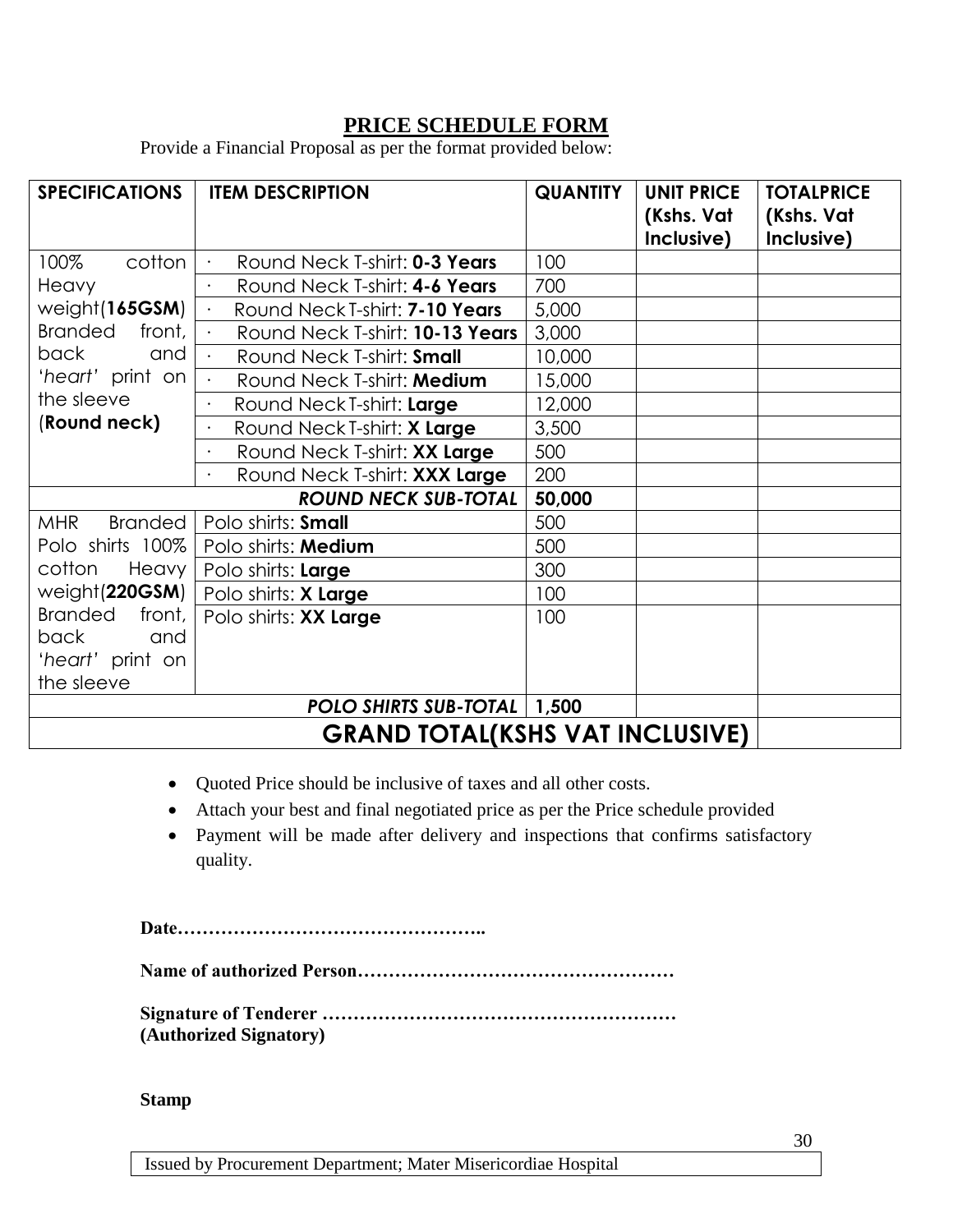### **CONFIDENTIAL BUSINESS QUESTIONNAIRE**

<span id="page-30-0"></span>*You are requested to give the particular indicated in Part 1 and either Part 2(a), 2(b), or 2( c)*

You are advised that it is a serious offence to give false information on this Form.

**PART 1.** Whichever applies to your type of business

|          | Part General:                                                           |                                      |               |
|----------|-------------------------------------------------------------------------|--------------------------------------|---------------|
|          |                                                                         |                                      |               |
|          |                                                                         |                                      |               |
|          |                                                                         |                                      |               |
|          |                                                                         |                                      |               |
|          |                                                                         |                                      |               |
|          |                                                                         |                                      |               |
|          |                                                                         |                                      |               |
|          | Maximum value of business which you can handle at any one time<br>Kshs. |                                      |               |
|          |                                                                         |                                      |               |
|          | PART 2(a) – Sole Proprietor:                                            |                                      |               |
|          |                                                                         |                                      |               |
|          |                                                                         |                                      |               |
|          |                                                                         |                                      |               |
|          | <b>PART</b> $2(B)$ – Partnership<br>Give details of partners as follows |                                      |               |
|          |                                                                         | Name Nationality Citizenship Details | <b>Shares</b> |
| 1.       |                                                                         |                                      |               |
| 2.       |                                                                         |                                      |               |
| 3.       |                                                                         |                                      |               |
| 4.       |                                                                         |                                      |               |
| 5.       |                                                                         |                                      |               |
|          | <b>PART 2(C)</b> – Registered Company:                                  |                                      |               |
|          |                                                                         |                                      |               |
|          | State the nominal and issued capital of the company -                   |                                      |               |
|          |                                                                         |                                      |               |
|          |                                                                         |                                      |               |
|          | Give details of all directors as follows                                |                                      |               |
|          | Name Nationality Citizenship Details                                    |                                      | <b>Shares</b> |
| 1.       |                                                                         |                                      |               |
| 2.<br>3. |                                                                         |                                      |               |
| 4.       |                                                                         |                                      |               |
|          |                                                                         |                                      |               |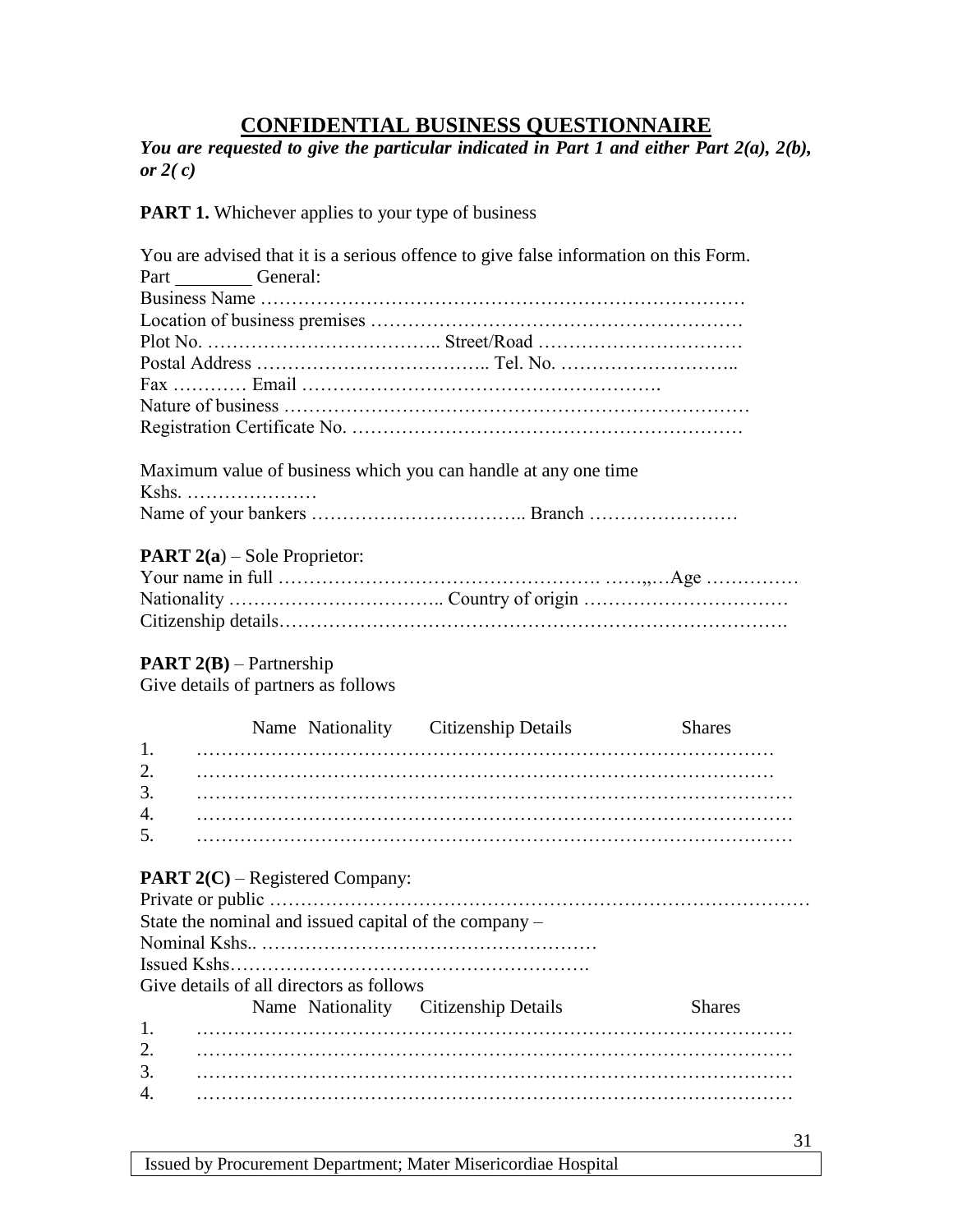5. ……………………………………………………………………………………

Date…………………………………………..

Signature of Tenderer ………………………………………………… (Authorized Signatory)

*If a citizen, indicate under "Citizenship Details" whether by Birth, Naturalization or Registration*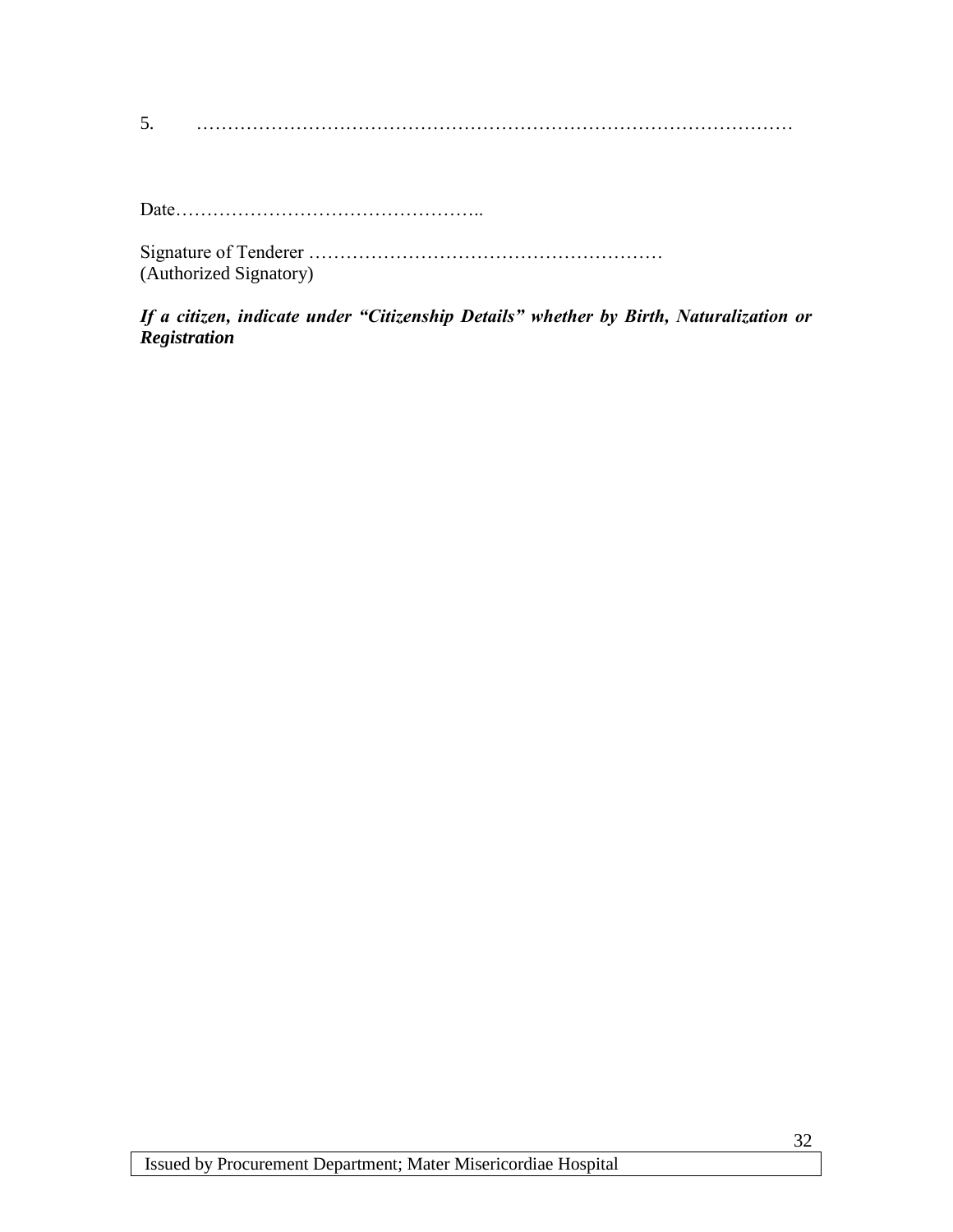# **BIDDER'S DECLARATION**

<span id="page-32-0"></span>We/I the undersigned ............................................., in the capacity of

…………………………

……………………… for ……………………………………………… *[name of the company/firm/individual]* certify that the **bidder is not in any of the following situations:** 

1 Bankruptcy; are the subject of proceedings for a declaration of bankruptcy, or of an order for compulsory winding up or administration by court, or of any other similar proceedings;

2 Payments to us have been suspended in accordance with the judgment of a court other than a judgment declaring bankruptcy and resulting, in accordance with our national laws, in the total or partial loss of the right to administer and dispose off our property;

3 Legal proceedings have been instituted against us involving an order suspending payments and which may result, in accordance with our national laws, in a declaration of bankruptcy or in any other situation entailing the total or partial loss of the right to administer and dispose of our property;

4 Are being wound up, or our affairs are being administered by court, or have entered into an arrangement with creditors, or have suspended business activities or are subject to an injunction against running business by a court of law;

5 Have been convicted by a final judgment of any crime or offence concerning our/my professional conduct;

6 Are guilty of serious misrepresentation with regard to information required for participation in an invitation to tender or execution of a tender already awarded; and

7 Are in breach of contract on another contract with the Government of Kenya or other local or international contracting Organization or foreign government.

8 Have been convicted of an offence concerning our/my professional conduct by a court of law, or found guilty of grave professional misconduct;

9 Have not fulfilled obligations relating to payments of taxes or statutory contributions.

If the bidder is in any of the above listed situations, kindly attach documents giving details of the situation.

| Duly authorized to sign this bid on behalf of (bidder's name): |
|----------------------------------------------------------------|
|                                                                |
|                                                                |
| Stamp of the firm/company:                                     |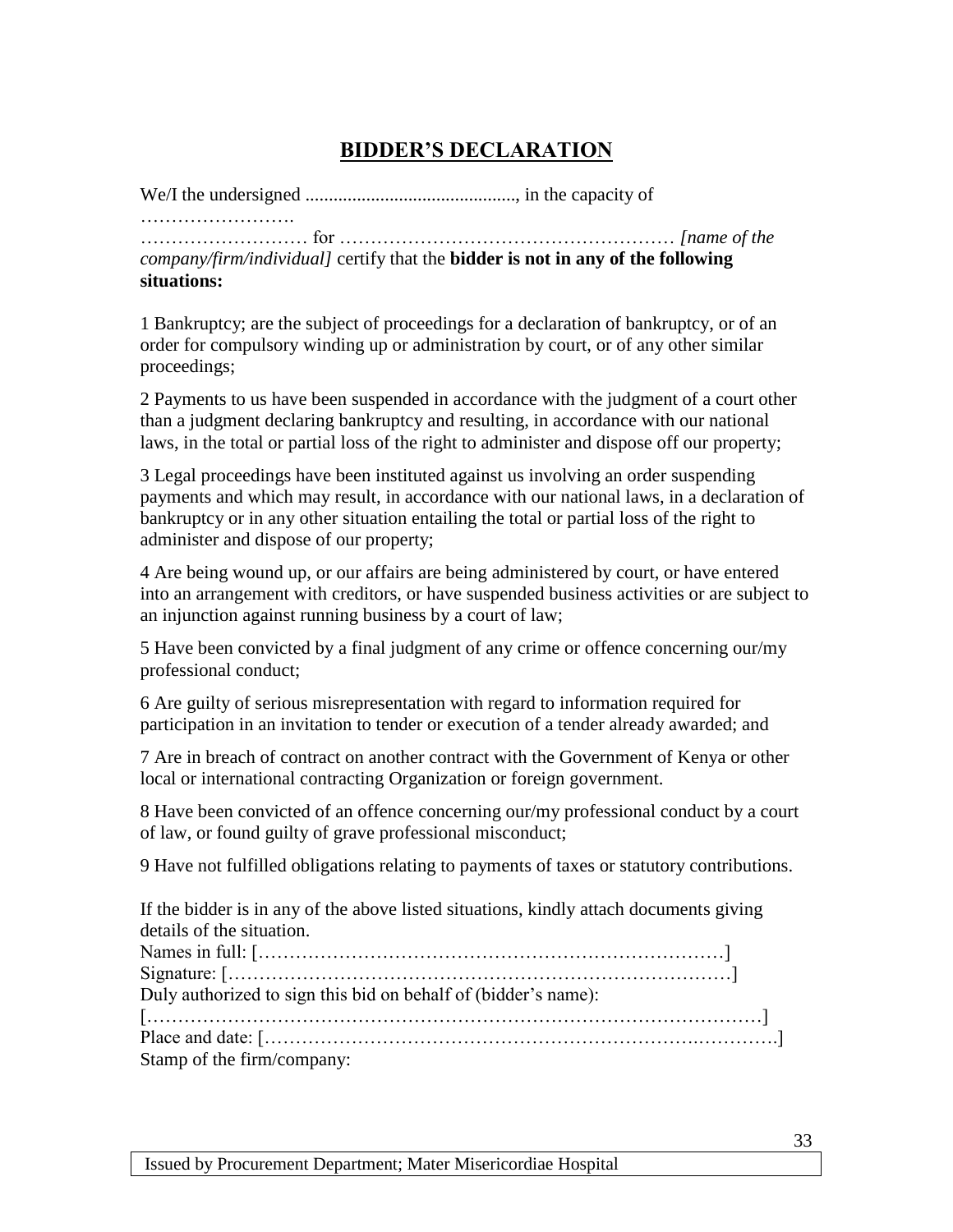# **INTEGRITY PACT**

### <span id="page-33-0"></span>**Bidder's Oath to fulfill the Integrity Pact**

Accepting that transparent business management and fair public administration are key to social development and national competitiveness and in an effort to purge corruption and apply sanctions to corrupt businesses, and in full support of the worthy goals of this Integrity Pact, concerning the present tender for --------------------------------------all personnel of \_\_\_\_\_\_\_\_\_\_\_\_\_\_\_\_\_\_\_\_\_\_\_\_\_\_\_\_\_\_\_\_\_ and its sub-contractors and agents hereby agree that:

- 1. We shall not conduct any unethical business practices, such as bid-rigging for the sake of a particular bidder to win the bid, or price-fixing. If proven as a fact that we have engaged in bid-rigging for the sake of a particular bidder to win the bid, we shall accept to be prohibited from submitting bids placed by The Mater Hospital Corporation of Kenya (herein referred to as The Mater Hospital) for a period of two (2) years. If proven that we have discussed with other bidders in a bid to fix a price, or rigged a bid for a particular bidder to win the bid, we shall accept the prohibition from submitting bids placed by The Mater Hospital for a period of two (2) years. If any unethical behavior is tantamount to a fraudulent practice, we accept that such a case may be handed over to the authorities for investigation and possible prosecution.
- 2. In the process of bidding, or concluding or execution of a contract, we shall not offer any bribe, gifts, entertainment or any other undue benefits directly or indirectly to related officials, and in case it is proved that we have violated any terms of this Integrity Pact in relation with a bid, or concluding or execution of a contract, or offered bribes for favors in a contract, to win a contract, or facilitate payment which should not have been forthcoming, we shall accept the prohibition from submitting a bid placed by The Mater Hospital for a period of two (2) years. If proven as a fact that we have offered bribes to The Mater Hospital or related officials for favours regarding a bid or contract to a bidder or a winning bidder, or for the purpose of faulty execution of the objectives of a contract, we shall accept the prohibition from submitting bids placed by The Mater Hospital for a period of two (2) years. If proven that we have offered bribes to The Mater Hospital or related officials in relation to bidding, or concluding or execution of a contract, we shall accept the prohibition from submitting bids placed by The Mater Hospital for a period of two (2) years.
- 1. In case it is proven that we have offered bribes to a related official or a The Mater Hospital official regarding a bid, or concluding or execution of a contract, we shall accept the cancellation of the contract, and shall not file any civil, administrative or criminal appeals.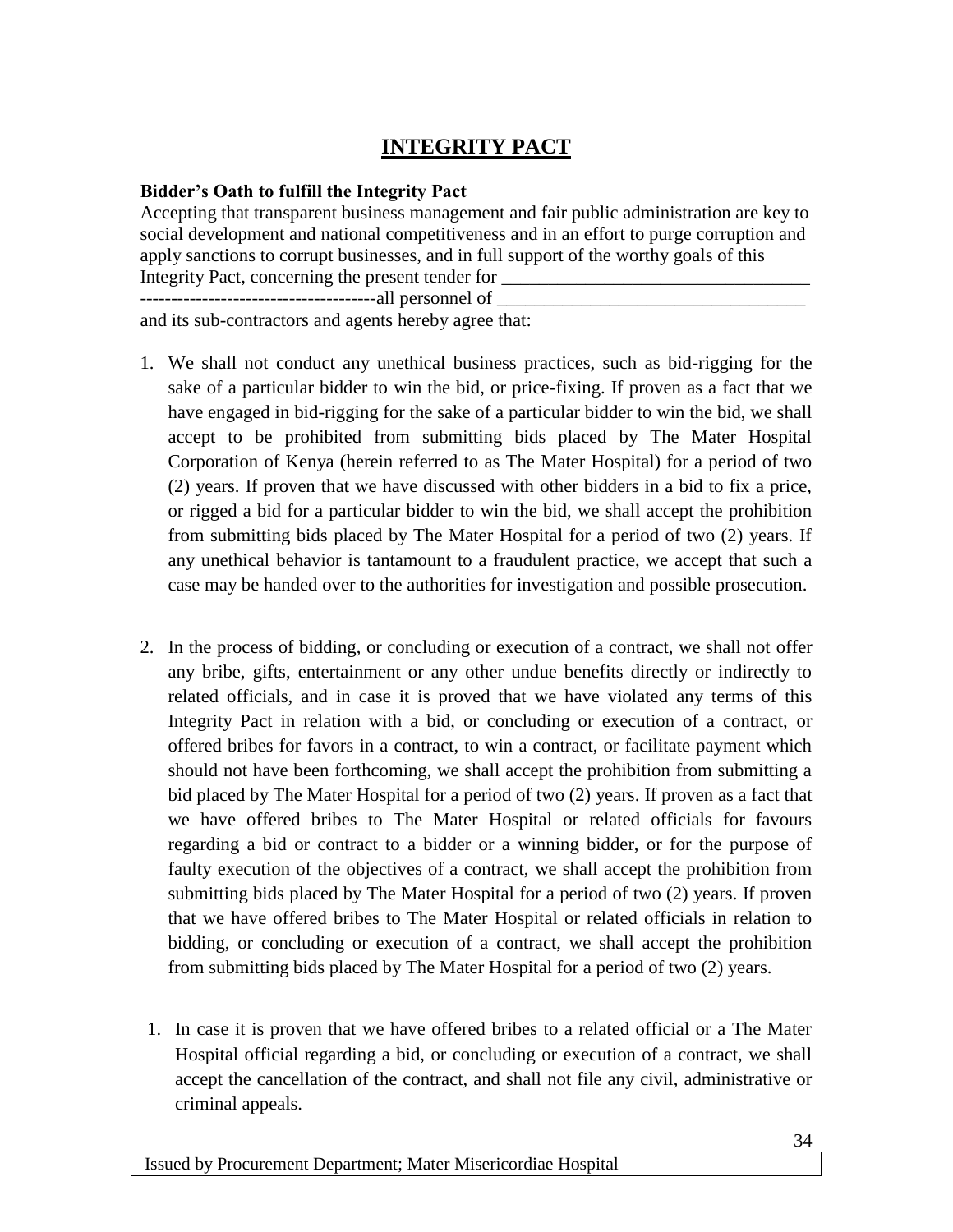- 2. We shall make our best effort to institute a Company Code of Conduct that prohibits bribery, bid rigging/fixing or any other corrupt practices in business relations with officials and The Mater Hospital, and a company regulation that prohibits any retaliatory acts toward anyone reporting inside corruption.
- 3. In addition, I confirm on behalf of the bidder that the details included in the bidders profile and experience sheet and our quotation are correct to the best of my knowledge and belief. In addition, we authorize, The Mater Hospital to seek information from any source to confirm our compliance with the requirements of this Integrity Pact.
- 4. The bidder authorizes The Mater Hospital, to seek information from any source, including publication of the name of the bidder to confirm that the bidder is compliant with the requirements of this Integrity Pact.

**We shall fulfill this Integrity Pact as a solemn oath made on the basis of mutual trust, and, if and when we win a bid, we shall sign and fulfill the above as a "Special Condition of Contract," and not file any civil, administrative or criminal appeals regarding any of the above terms.** 

Dated:

Signed by: (Chief Executive/Managing Director) Authorized Signatory.

Full Name printed: Stamp of the firm/company: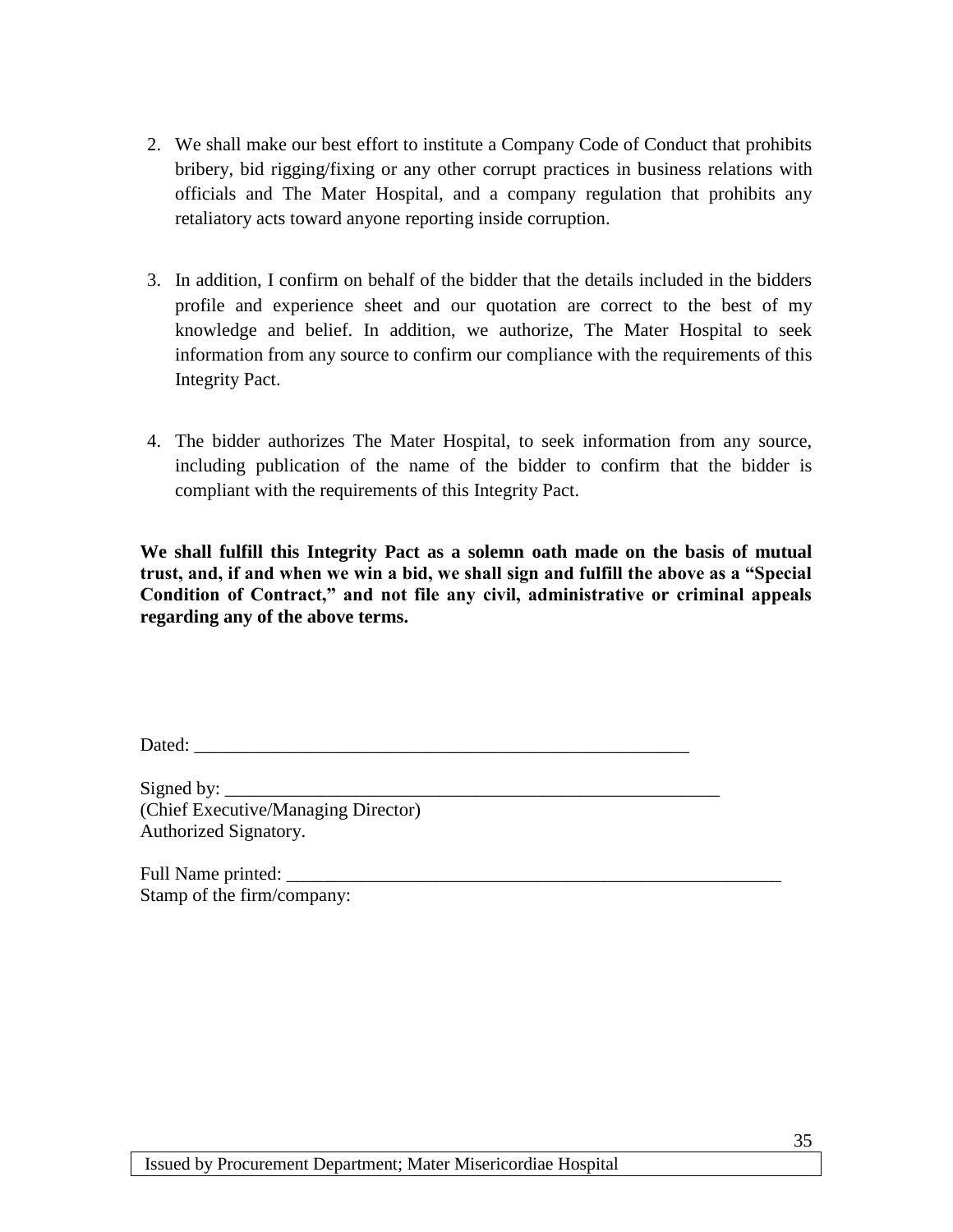### **TENDER SECURITY FORM**

<span id="page-35-0"></span>Whereas [*name of Bidder*] (hereinafter called <the tenderer> has submitted its bid dated [*date of submission of bid*] for the supply of Mater Heart-run T-Shirts & Polo Shirts 2022 (hereinafter called <the tender?

KNOW ALL PEOPLE by these presents that WE [*name of bank*] of [*name of country*], having our registered office at [name of The Mater Hospital] (hereinafter called < The Mater Hospital> in the sum of [*state the amount*] for which payment well and truly to be made to the said The Mater Hospital, the Bank binds itself, its successors, and assigns by these presents. Sealed with the Common Seal of the said Bank this day of  $\_\_\_\_\_\_$  20  $\_\_\_\_\_\$ 

THE CONDITIONS of this obligation are:-

1. If the tenderer withdraws its tender during the period of tender validity specified by The Mater Hospital on the Form; or

2. If the tender, having been notified of the acceptance of its tender by The Mater Hospital during the period of tender validity

fails or refuses to execute the Contract Form, if required; or fails or refuses to furnish the performance security, in accordance with the Instructions to tenders.

We undertake to pay to The Mater Hospital up to the above amount upon receipt of its first written demand, without The Mater Hospital having to substantiate its demand, provided that in its demand The Mater Hospital will note that the amount claimed by it is due to it, owing to the occurrence of one or both of the conditions, specifying the occurred condition(s)

This tender guarantee will remain in force up to and including thirty (30) days after the period of tender validity, and any demand in respect thereof should reach the Bank not later than the above stated date.

[Authorized Signatories and official stamp of the Bank]

*(Amend accordingly if provided by the Company)*